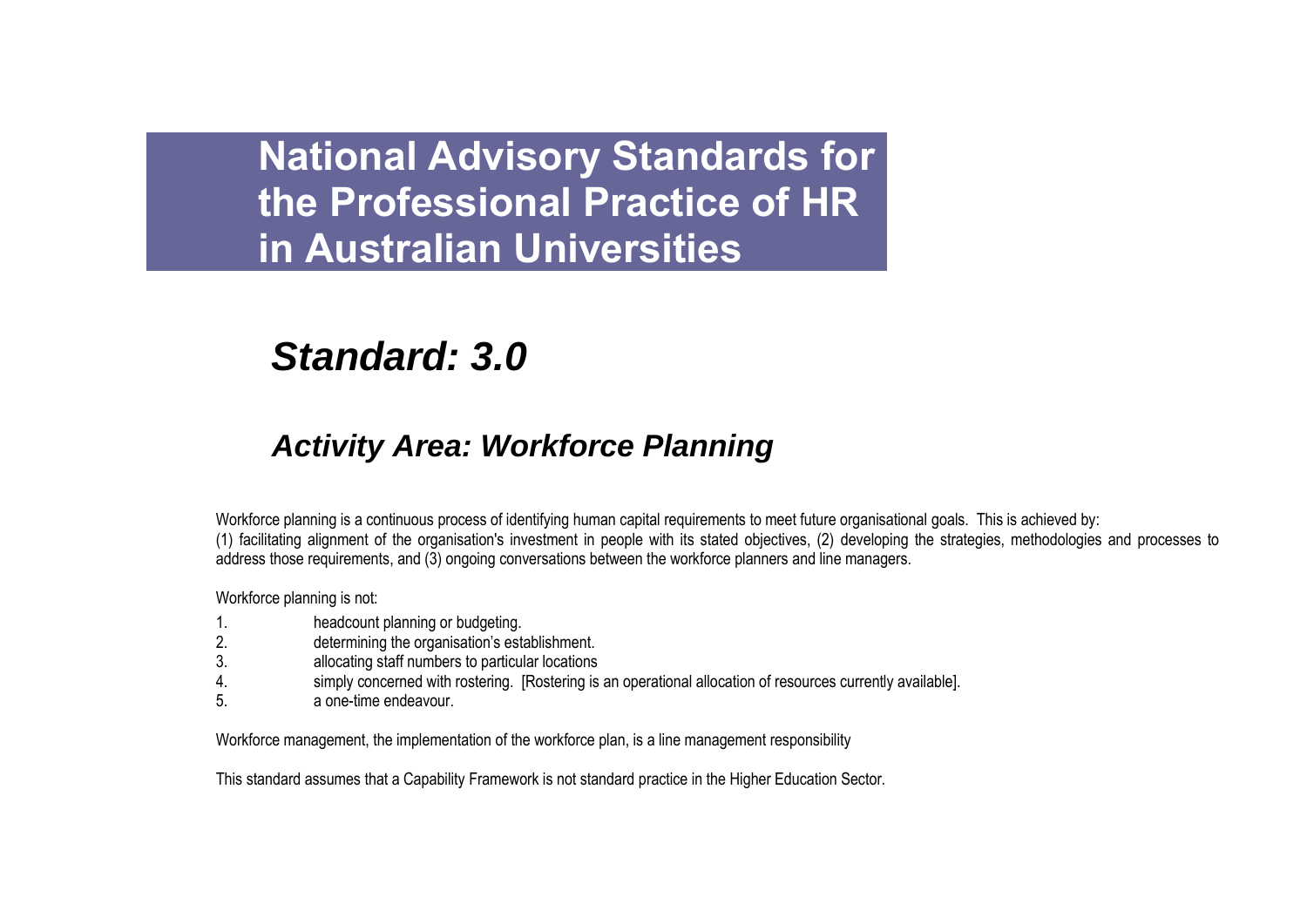## **Table of Contents**

| 1           |  |
|-------------|--|
| $\mathbf 2$ |  |
| 3           |  |
| 4           |  |
| 5           |  |
| 6           |  |
| 7           |  |
| 8           |  |
| 9           |  |
| 10          |  |
| 11          |  |
| 12          |  |
| 13          |  |
| 14          |  |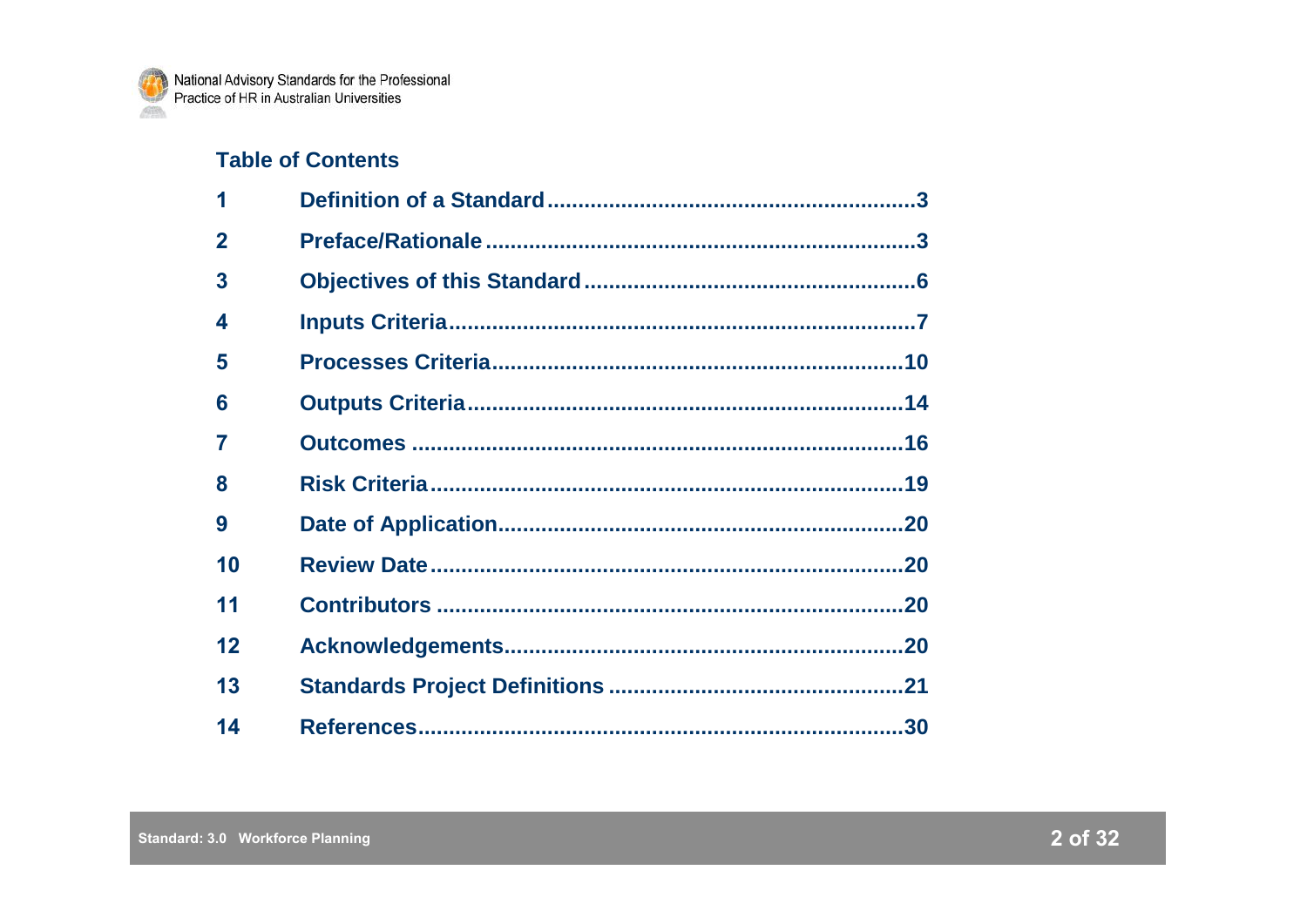

## **1 Definition of a Standard**

- 1.1 A standard is an agreed specification or other criterion used as a rule, guideline, or definition of a level of performance or achievement (AUQA, n.d).
- 1.2 A Standard, according to Standards Australia (2008) *provides, for common and repeated use, rules, guidelines or characteristics for activities or their results, aimed at the achievement of the optimum degree of order in a given context.*

## **2 Preface/Rationale**

- 2.1 This Standard has been developed within a Workplace Productivity Programme (WPP) funded project with the premise that the project would support the professional practice of human resources in Australian Universities, and directly impact on the sector"s capability to describe and assess better HR practice.
- 2.2 The purpose of this standard is as a national advisory standard for Australian universities. The Standard addresses quality practice in Workforce Planning. The Standard, and any self-assessment or audit process, facilitates an integrated approach to the achievement of a University"s strategic goals.
- 2.3 A standard is an agreed, repeatable way of undertaking an activity. It is a published document that contains a specification or other criteria designed to be used consistently as a rule, guideline, or definition. Standards help to increase the reliability and the effectiveness of HR activities, and assist in their evaluation or measurement. This HR Standard is designed for voluntary use and does not impose regulation (British Standards Institution, n.d.). The application of the Standard is at the prerogative of each University.
- 2.4 This HR Standard will establish the basis for "what we could expect to see in a University HR activity" for the purposes of quality assessment, performance examination, a demonstration of better human resource practice and for demonstrating to stakeholders that value for money is being achieved. It can also be used for comparative benchmarking purposes.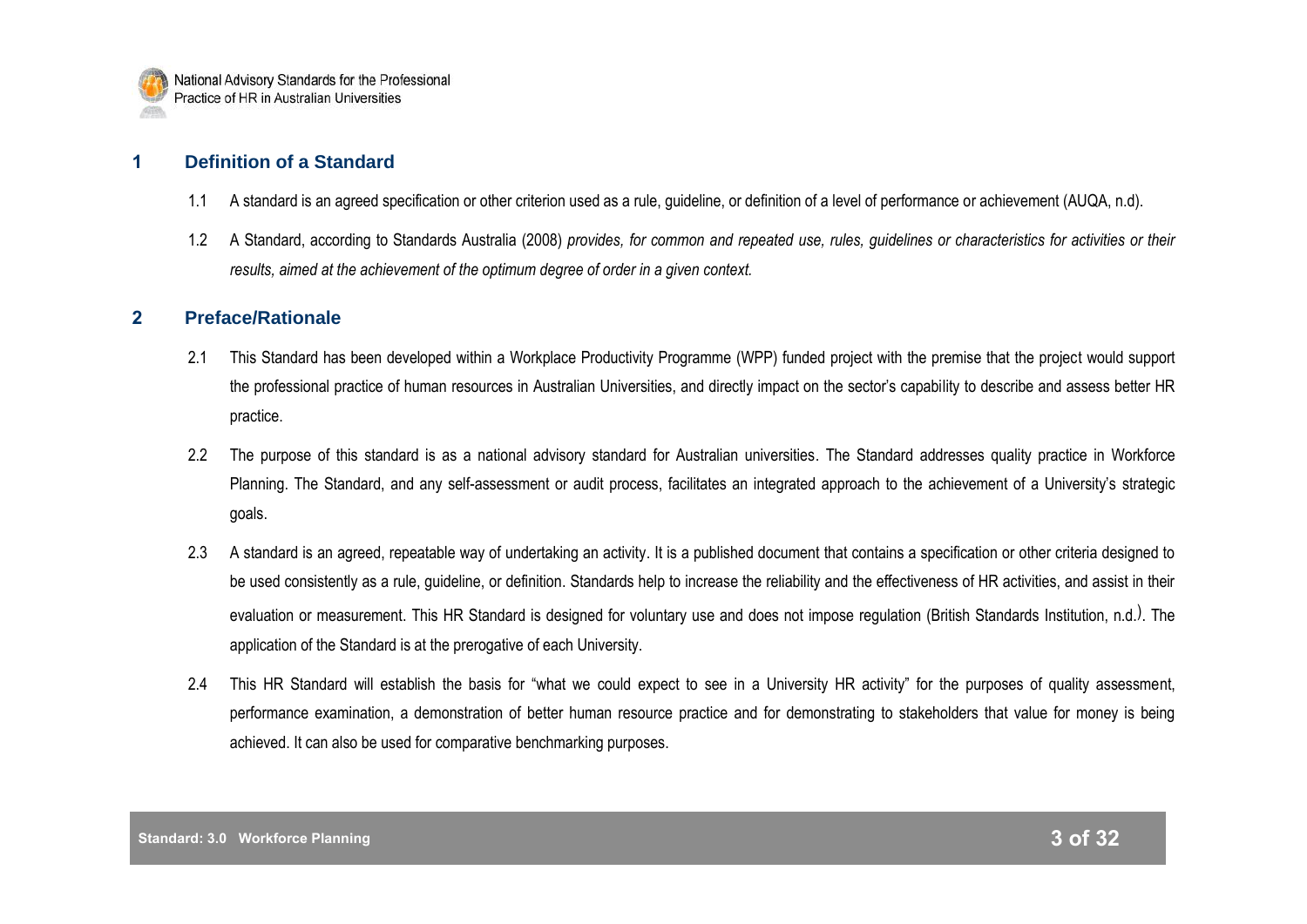

#### 2.5 This Standard:

- 2.5.1 has been developed using subject matter experts
- 2.5.2 is practical, not rhetorical
- 2.5.3 has its foundation within the current literature
- 2.5.4 draws on the UK experience in similar areas (HEFCE, 2005)
- 2.5.5 incorporates internal consistency
- 2.5.6 is outcome focused
- 2.5.7 should be comprehensible to users who have not participated in its preparation.
- 2.6 The Standard should be used as a tool to improve the management and activity of workforce planning in a University environment, and is designed to be outcome focused. It is not intended to be used as a mandated checklist but rather it can be adapted to different HR environments. It allows each university to modify the final national standard, where necessary, to cater for organisational diversity and to reflect their operating environment.
- 2.7 The Standard describes *evidence requirements* which indicate the type of objective evidence that an auditor/examiner could expect to find to demonstrate that a criterion is being addressed. The extent of evidence provided should be commensurate with the issue being managed and the strategy being used. (Natural Resources Commission, 2005)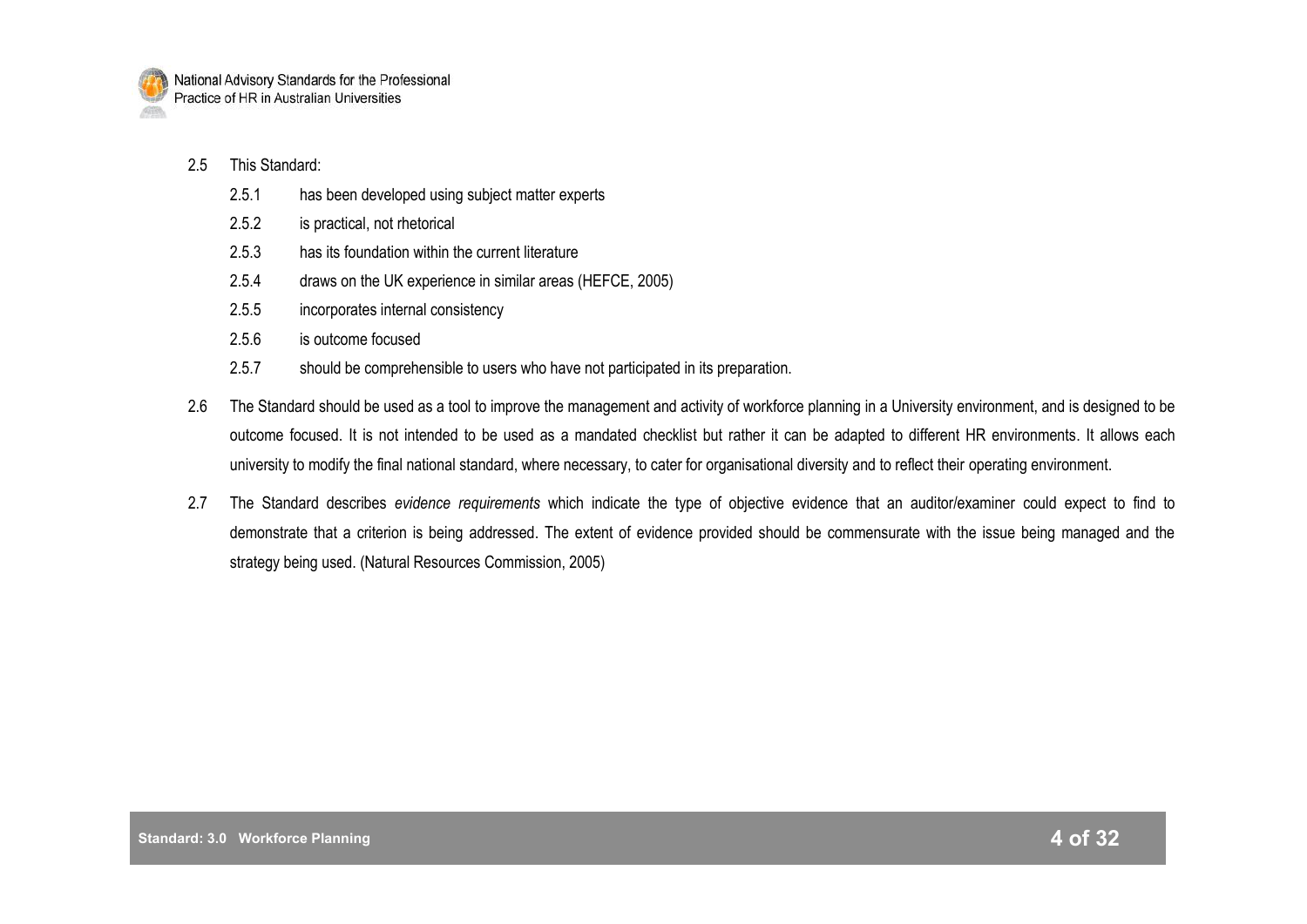

- 2.8 The Standard is applicable to any Australian University that wishes to:
	- 2.8.1 Develop and implement workforce planning strategies in an efficient, effective and economic manner
	- 2.8.2 Address consistency and comparability with other Universities
	- 2.8.3 Assure itself that it is using quality processes
	- 2.8.4 Demonstrate such conformance to others, or
	- 2.8.5 Make a self-assessment of conformance with the Standard.
- 2.9 The structure of a Standard relies on the following framework (Victorian Auditor-General, 2008; Auditor-General of Queensland, 2007; and HEFCE, 2005):
	- 2.9.1 **Inputs**: the human, physical and financial resources used and the time required to produce the outputs. Inputs are what the process or activity uses.
	- 2.9.2 **Processes**: the activities that generate the products and services that constitute the outputs; the actions or processes applied to convert resources into a product or service.
	- 2.9.3 **Outputs**: the deliverables goods and services produced to achieve the outcomes being sought.
	- 2.9.4 **Outcomes**: the results or consequences of the actions or outputs. Outcomes may be short, intermediate or long term.
	- 2.9.5 **Risks**: "*…the possibility of something happening that impacts on organisational objectives"* (AS/NZS 4360:2004)

For each proposed standard, an "Internal Consistency" check has been undertaken to identify that:

- a. each Outcome is supported by an Output
- b. each Output has a supporting Process or Input (or both)
- c. Inputs and processes are linked to Outputs.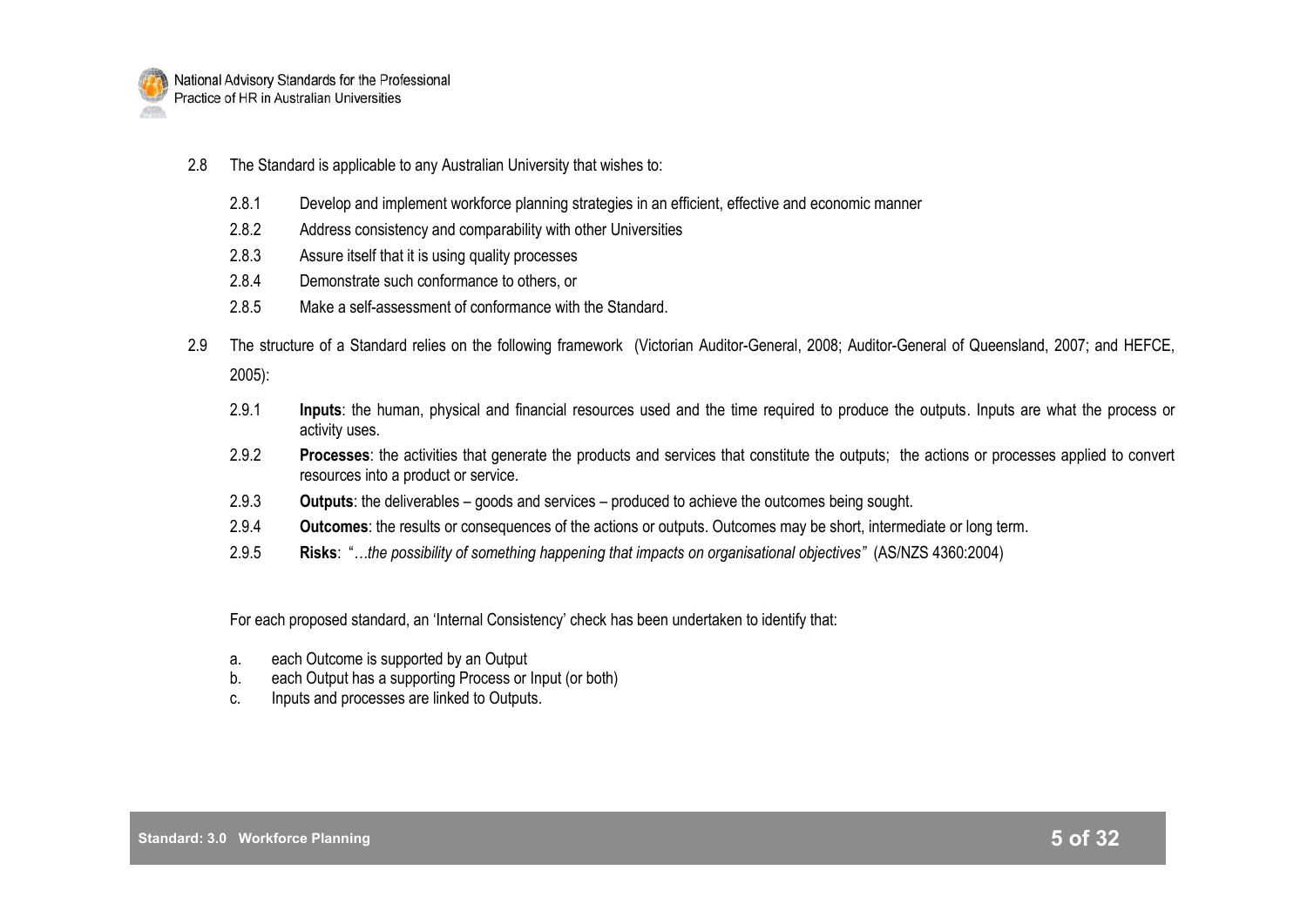

## **3 Objectives of this Standard**

#### **Strategic Objectives**:

- (i) To ensure that there is an alignment and evidence based linkage between the University's human capital and its strategic goals. (Adapted from Standards Australia, 2004)
- (ii) To enable the University to manage human capital more efficiently (adapted from Young, 2006)
- (iii) To ensure that Workforce planning develops an organisation"s workforce over time to enable the delivery of organisational objectives. (Adapted from Auditor General of Queensland, 2006)
- (iv) To ensure a highly engaged workforce, reflecting the desired capability profile and a university that is considered to be an employer of choice for high performing staff.

## **Operational Objectives**:

- (v) To ensure the University has the right people in the right places at the right time and at the right price to execute its business strategy. (Young, 2006)
- (vi) To ensure that Workforce planning and decision making is supported by evidence based data (Adapted from HEFCE, 2005)
- (vii) The University demonstrates action and maintenance towards its own diversity objectives and targets (Adapted from HEFCE, 2005)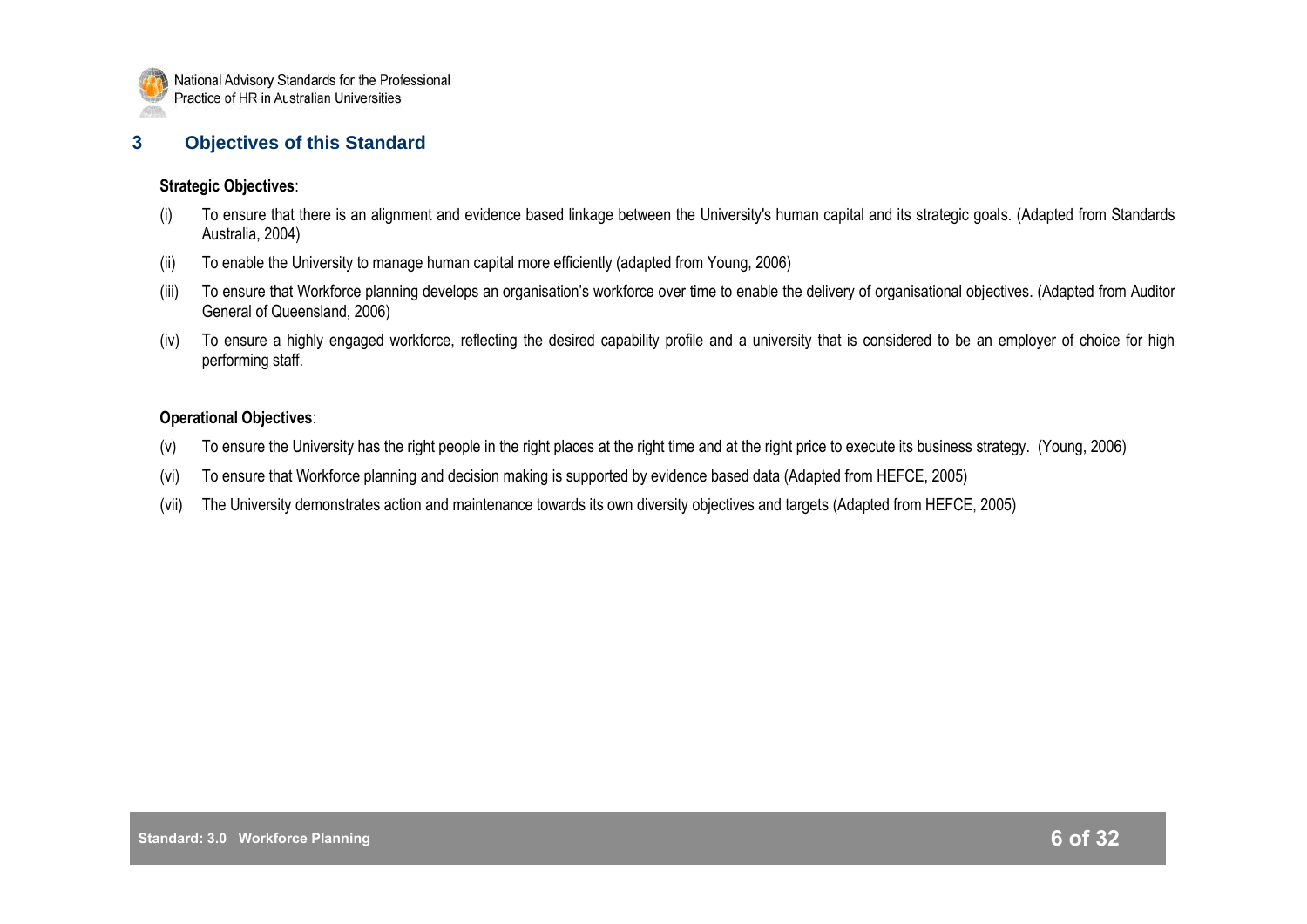

## **4 Inputs Criteria**

**Inputs**: the human, physical and financial resources used and the time required to produce the outputs. Inputs are what the process or activity uses.

|                 | <b>Inputs Criteria</b>                                                                                                                 | <b>Sources of evidence</b><br>Where to review the application of<br>the particular criterion                                                                                                                 | Indicators of success<br>The range of performance which<br>demonstrates good HR practice                                                                                                                                                                           |   |
|-----------------|----------------------------------------------------------------------------------------------------------------------------------------|--------------------------------------------------------------------------------------------------------------------------------------------------------------------------------------------------------------|--------------------------------------------------------------------------------------------------------------------------------------------------------------------------------------------------------------------------------------------------------------------|---|
| IP <sub>1</sub> | The University has the skills and<br>systems to collect and analyse<br>organisational workforce data<br>(adapted from HEFCE, 2005)     | * Review competencies of staff<br>focussing on workforce planning<br>* Review technology, systems,<br>processes used to gather and<br>analyse workforce data<br>* Review quality and completeness<br>of data | * The workforce data systems<br>provide accurate and complete data.<br>* Workforce planning staff<br>participate in regular professional<br>development.                                                                                                           | > |
| IP <sub>2</sub> | The University has managers able<br>to use workforce data effectively<br>(HEFCE, 2005)                                                 | Evidence of provision of support<br>><br>for managers. For example,<br>through notes, guides and<br>training.                                                                                                | HR reporting systems produce<br>><br>relevant and easily understood<br>data. Adequate training is<br>provided in the interpretation<br>and use of the reports. For<br>example, 100% of senior<br>leaders trained<br>x% of middle and emerging<br>managers trained. | > |
| IP <sub>3</sub> | Relevant staff and stakeholders<br>understand their role in the overall<br>workforce planning framework<br>(Standards Australia, 2004) | Survey or interview relevant staff<br>and stakeholders<br>* Roles are specified in<br>documentation                                                                                                          | * Majority result for relevant staff<br>and stakeholders                                                                                                                                                                                                           | > |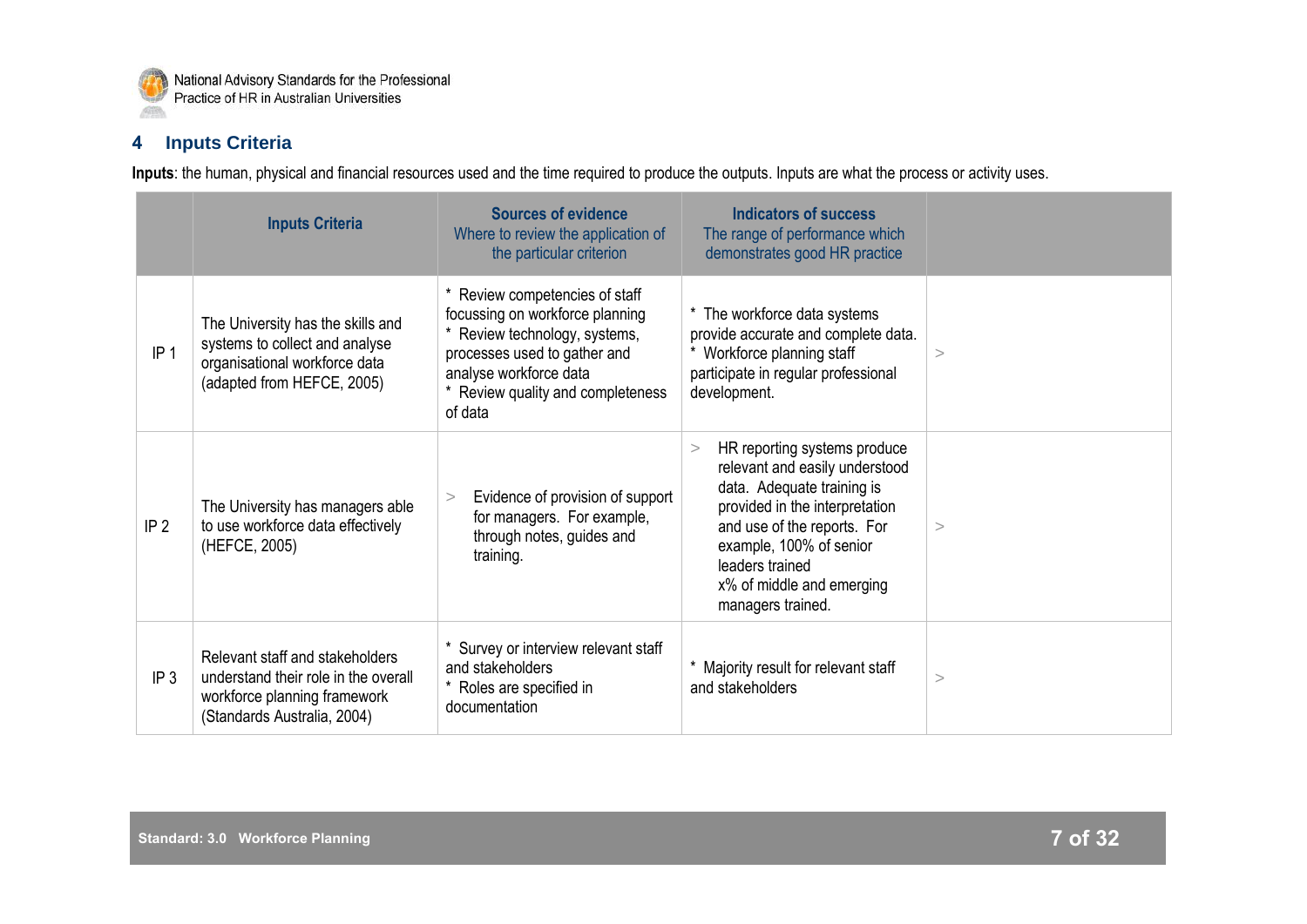

|                 | <b>Inputs Criteria</b>                                                                                                                                                        | <b>Sources of evidence</b><br>Where to review the application of<br>the particular criterion                                                                                                               | <b>Indicators of success</b><br>The range of performance which<br>demonstrates good HR practice                             |       |
|-----------------|-------------------------------------------------------------------------------------------------------------------------------------------------------------------------------|------------------------------------------------------------------------------------------------------------------------------------------------------------------------------------------------------------|-----------------------------------------------------------------------------------------------------------------------------|-------|
| IP <sub>4</sub> | There is a clearly identified<br>accountability or accountability<br>arrangement to manage the<br>workforce planning processes<br>(adapted from Standards Australia,<br>2004) | * Confirm accountability<br>* Review a sample of staff to<br>determine awareness of the<br>accountability                                                                                                  | * The accountability is widely<br>understood<br>* Majority result                                                           | >     |
| IP <sub>5</sub> | There is a common language to<br>describe competencies, jobs and<br>other workforce data (Young, 2006)                                                                        | Identify availability and currency of<br>any data dictionary associated with<br>workforce planning                                                                                                         | * A performance standard<br>established by the University<br>$^{\star}$<br>It is readily available and widely<br>understood | $\,>$ |
| IP 6            | Valid, reliable data is collected and<br>available in a timely manner (SSA,<br>2006)                                                                                          | Review workforce data<br>* Review technology, QA data,<br>systems, processes used to collect,<br>store and access workforce data                                                                           | Valid, reliable data is collected<br>><br>and available in a timely<br>manner                                               | >     |
| IP <sub>7</sub> | There is senior management<br>support for workforce planning<br>(SSA, 2006)                                                                                                   | Survey relevant staff and<br>$\star$<br>stakeholders involved in the<br>workforce planning process<br>Evidence of senior management<br>support for workforce planning in<br>business plans and objectives. | Accountablility understood by<br>$\geq$<br>90% of senior university leaders                                                 | >     |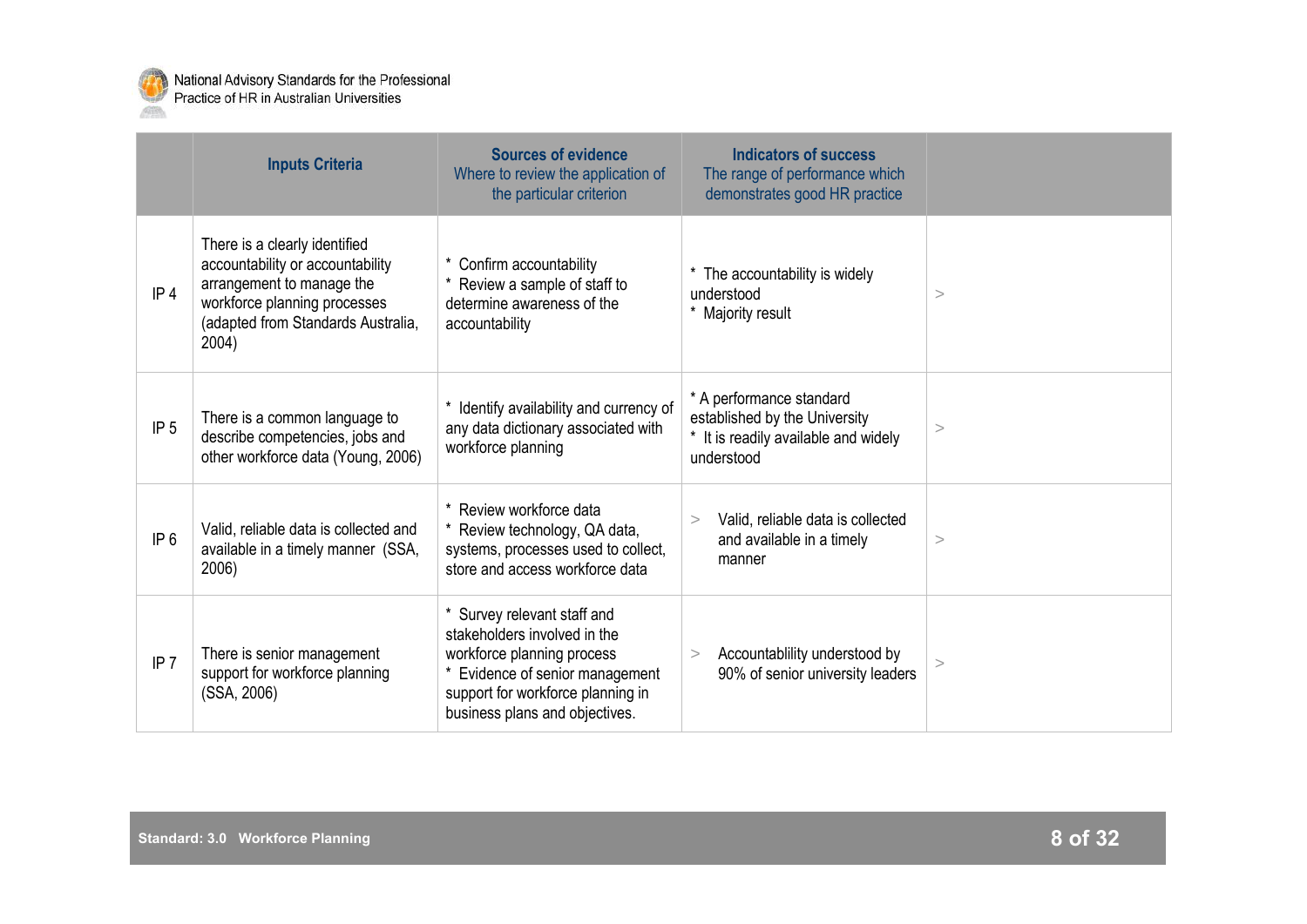

|                 | <b>Inputs Criteria</b>                                                                                                                                            | <b>Sources of evidence</b><br>Where to review the application of<br>the particular criterion      | Indicators of success<br>The range of performance which<br>demonstrates good HR practice               |  |
|-----------------|-------------------------------------------------------------------------------------------------------------------------------------------------------------------|---------------------------------------------------------------------------------------------------|--------------------------------------------------------------------------------------------------------|--|
| IP <sub>8</sub> | Benchmark data is available, utilised<br>(SSA, 2006), analysed and<br>communicated.                                                                               | Review availability and use of<br>benchmark data                                                  | Extensive use of benchmark<br>data wherever possible.                                                  |  |
| IP <sub>9</sub> | Data is collected on all elements of<br>the workforce including the<br>contingent workforce i.e.volunteer<br>(honorary, adjunct unpaid),<br>contractor and casual | Human capital database and<br>workforce reports include<br>information on the entire<br>workforce | Human capital database and<br>><br>workforce reports include<br>information on the entire<br>workforce |  |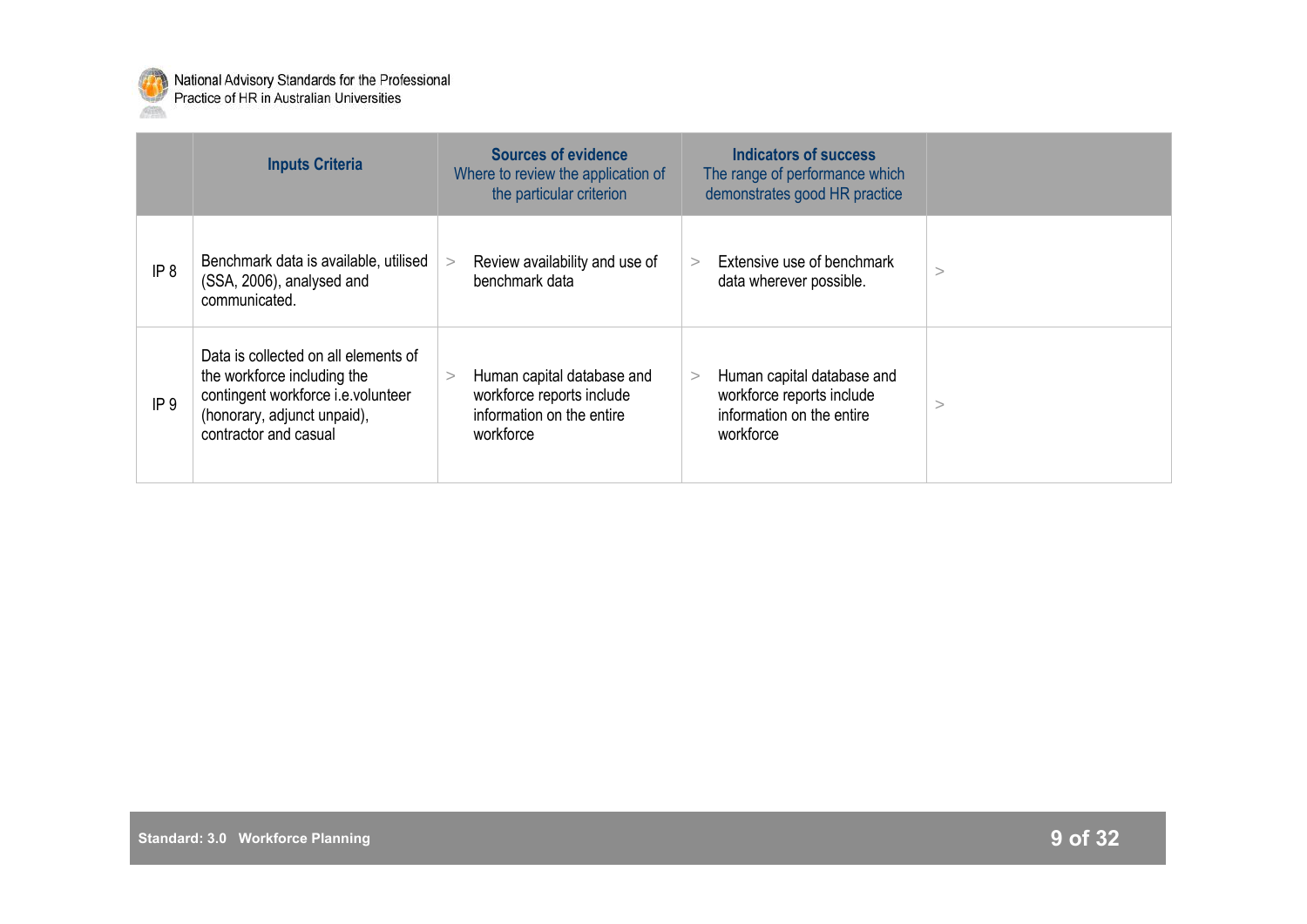

## **5 Processes Criteria**

Processes: the activities that generate the products and services that constitute the outputs; the actions or processes applied to convert resources into a product or service.

|                 | <b>Processes Criteria</b>                                                                                                                                                                                                               | <b>Sources of evidence</b><br>Where to review the application of<br>the particular criterion                                                | Indicators of success<br>The range of performance which<br>demonstrates good HR practice                                                                                                                           |          |
|-----------------|-----------------------------------------------------------------------------------------------------------------------------------------------------------------------------------------------------------------------------------------|---------------------------------------------------------------------------------------------------------------------------------------------|--------------------------------------------------------------------------------------------------------------------------------------------------------------------------------------------------------------------|----------|
| PR <sub>1</sub> | Workforce planning is influenced by<br>changes in strategic objectives and<br>priorities, technological change,<br>changes to legislation, new or<br>revised services or programs, or<br>changes in service delivery<br>(Dolenko, 1990) | Regular reviews and<br>adjustments made to workforce<br>plans and strategies, including<br>clear statements of<br>assumptions and formulas. | * A performance standard<br>established by the University<br>* Regularity of reviews to update<br>workforce plans<br>* Responses to internal and<br>external factors are reflected in<br>annual planning documents | $\rm{>}$ |
| PR <sub>2</sub> | Workforce planning is integrated<br>with business and budget planning<br>(Young, 2006)                                                                                                                                                  | Planning and budget<br>><br>documents include workforce<br>considerations and<br>assumptions                                                | Workforce planning is<br>$\geq$<br>integrated with business and<br>budget planning                                                                                                                                 | >        |
| PR <sub>3</sub> | Forecasting models are based on<br>appropriate and documented<br>assumptions to ensure rigorous<br>estimation of future workforce<br>supply and demand. (Auditor<br>General of Queensland, 2006)                                        | Evidence of assumptions used<br>><br>in forecasting models (human<br>capital database may not be the<br>forecasting tool)                   | * Reporting on workforce planning<br>progress includes assessment of the<br>forecasting model<br>* Forecasting models are based on<br>appropriate and documented<br>assumptions.                                   | >        |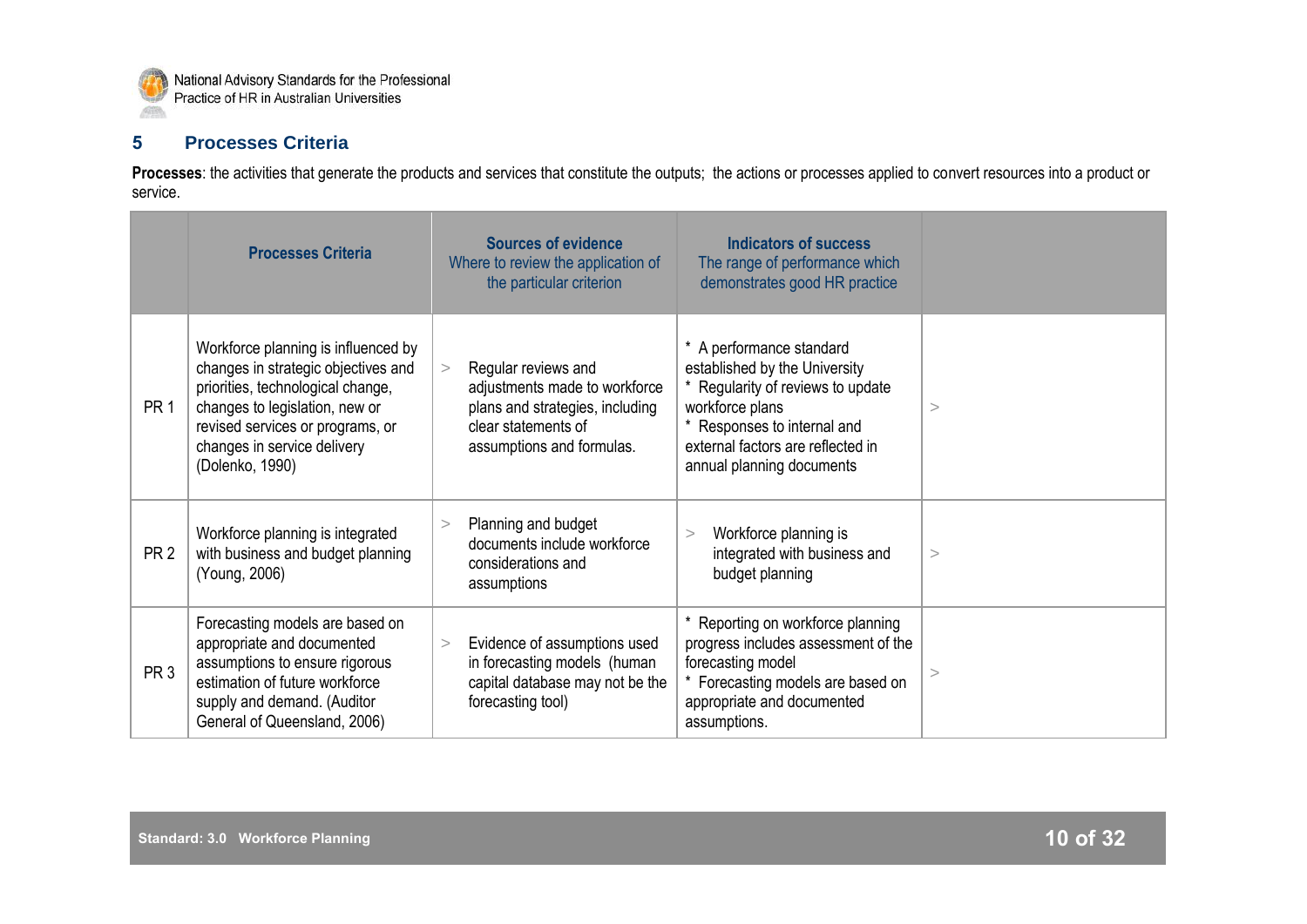

|                 | <b>Processes Criteria</b>                                                                                                                                                                                                                  | <b>Sources of evidence</b><br>Where to review the application of<br>the particular criterion            | <b>Indicators of success</b><br>The range of performance which<br>demonstrates good HR practice                                                                                                                                             |   |
|-----------------|--------------------------------------------------------------------------------------------------------------------------------------------------------------------------------------------------------------------------------------------|---------------------------------------------------------------------------------------------------------|---------------------------------------------------------------------------------------------------------------------------------------------------------------------------------------------------------------------------------------------|---|
| PR <sub>4</sub> | The external environment is<br>scanned for issues impacting on the<br>university and its workforce (Auditor<br>General Victoria, 2004) using an<br>analysis of the social, technological,<br>environmental and political (STEP)<br>factors | Evidence of regular scanning of<br>the external environment                                             | The external environment is<br>$\geq$<br>scanned for issues impacting<br>on the University's workforce<br>planning. Best practice:<br>continual scanning. Minimum<br>standard: annual scan                                                  | > |
| PR <sub>5</sub> | Critical roles and strategic workforce<br>segments are identified. (Auditor<br>General Victoria, 2004)                                                                                                                                     | Listing of critical roles and<br>$\geq$<br>strategic workforce segments                                 | Critical roles and strategic<br>><br>workforce segments are<br>identified.                                                                                                                                                                  | > |
| PR <sub>6</sub> | The University assesses the<br>competencies and skills of the<br>workforce to analyse the differences<br>between the current and desired<br>competency profile. (ANAO, 2005)                                                               | Identify that there is a process<br>$\geq$<br>to identify actual and desired<br>competencies and skills | The University assesses the<br>$\geq$<br>competencies and skills of the<br>workforce to analyse the<br>differences between the current<br>and desired competency profile.<br>This process includes the level<br>of the lowest business unit | > |
| PR <sub>7</sub> | The capability of individuals and the<br>workforce is continually assessed<br>through a talent review process that<br>is supported by performance data.<br>(Auditor General Victoria, 2004)                                                | Identify that there is a process<br>$\geq$<br>to capture and record capability.                         | The capability of individuals and<br>><br>the workforce is regularly<br>assessed through a talent<br>review process.                                                                                                                        | > |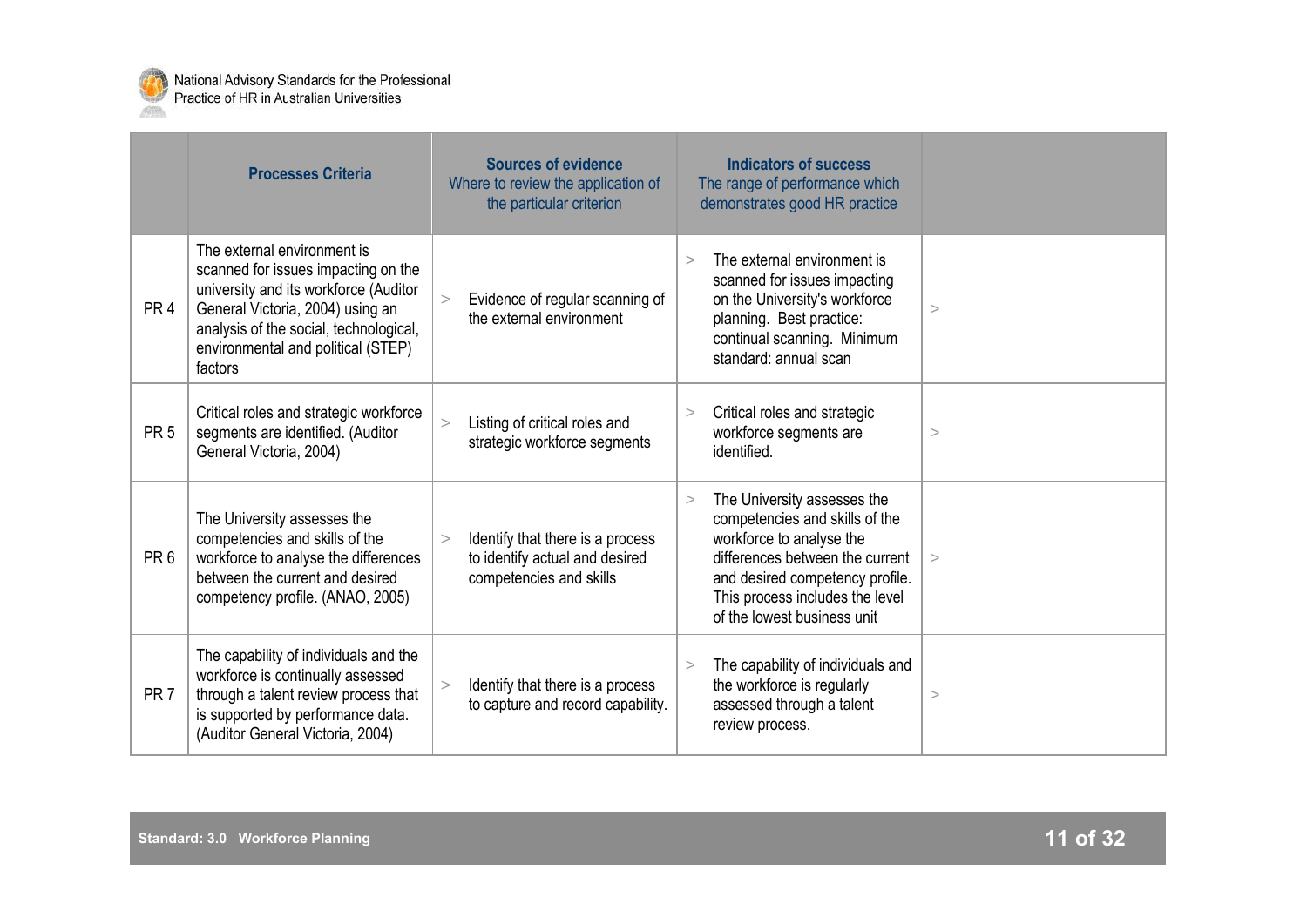

|                 | <b>Processes Criteria</b>                                                                                                                                                                                              | <b>Sources of evidence</b><br>Where to review the application of<br>the particular criterion                                                                                                                                                         | <b>Indicators of success</b><br>The range of performance which<br>demonstrates good HR practice                                                                                                                |
|-----------------|------------------------------------------------------------------------------------------------------------------------------------------------------------------------------------------------------------------------|------------------------------------------------------------------------------------------------------------------------------------------------------------------------------------------------------------------------------------------------------|----------------------------------------------------------------------------------------------------------------------------------------------------------------------------------------------------------------|
| PR <sub>8</sub> | The University ensures managers<br>have the knowledge and skills to<br>use workforce data                                                                                                                              | Identify that managers have the<br>><br>skills to use workforce data<br>through survey, testing or<br>observation.                                                                                                                                   | A performance standard<br>><br>established by the University.<br>$\rm{>}$<br>For example, appropriate skills<br>across 80% of managers.                                                                        |
| PR <sub>9</sub> | The workforce planning process is<br>communicated to all levels of the<br>University, highlighting the benefits it<br>will bring to employees as well as<br>the organisation as a whole<br>(Standards Australia, 2004) | * Review the university's workforce<br>planning process: is it documented?<br>In an accessible location? Includes<br>relevant stakeholders?<br>* Review the communication of the<br>workforce planning process and how<br>widely it is communicated. | The workforce planning process<br>$\geq$<br>is communicated to all levels of<br>the University. It may be<br>$\rm{^>}$<br>available on the University intra-<br>internet.                                      |
| <b>PR 10</b>    | Managers at all levels are held<br>accountable for the outcomes of the<br>workforce planning process as part<br>of their business planning. (Auditor<br>General Victoria, 2004)                                        | Review the University's<br>$\geq$<br>workforce planning process:<br>Are managers accountable for<br>the outcomes of the workforce<br>planning process?                                                                                               | Managers at all levels are held<br>$\geq$<br>accountable for the outcomes of<br>the workforce planning process.<br>$\rm{>}$<br>This may form part of the<br>annual professional<br>development review process. |
| <b>PR 11</b>    | Longer term planning and<br>forecasting should strategically<br>approach future trends and not be<br>conducted on a reactive basis.<br>(Auditor General Queensland, 2006)                                              | The long term plans and<br>$\geq$<br>forecasts take into account<br>future trends and not just<br>historic data                                                                                                                                      | Future trends used in long term<br>><br>$\rm{>}$<br>plans and forecasts                                                                                                                                        |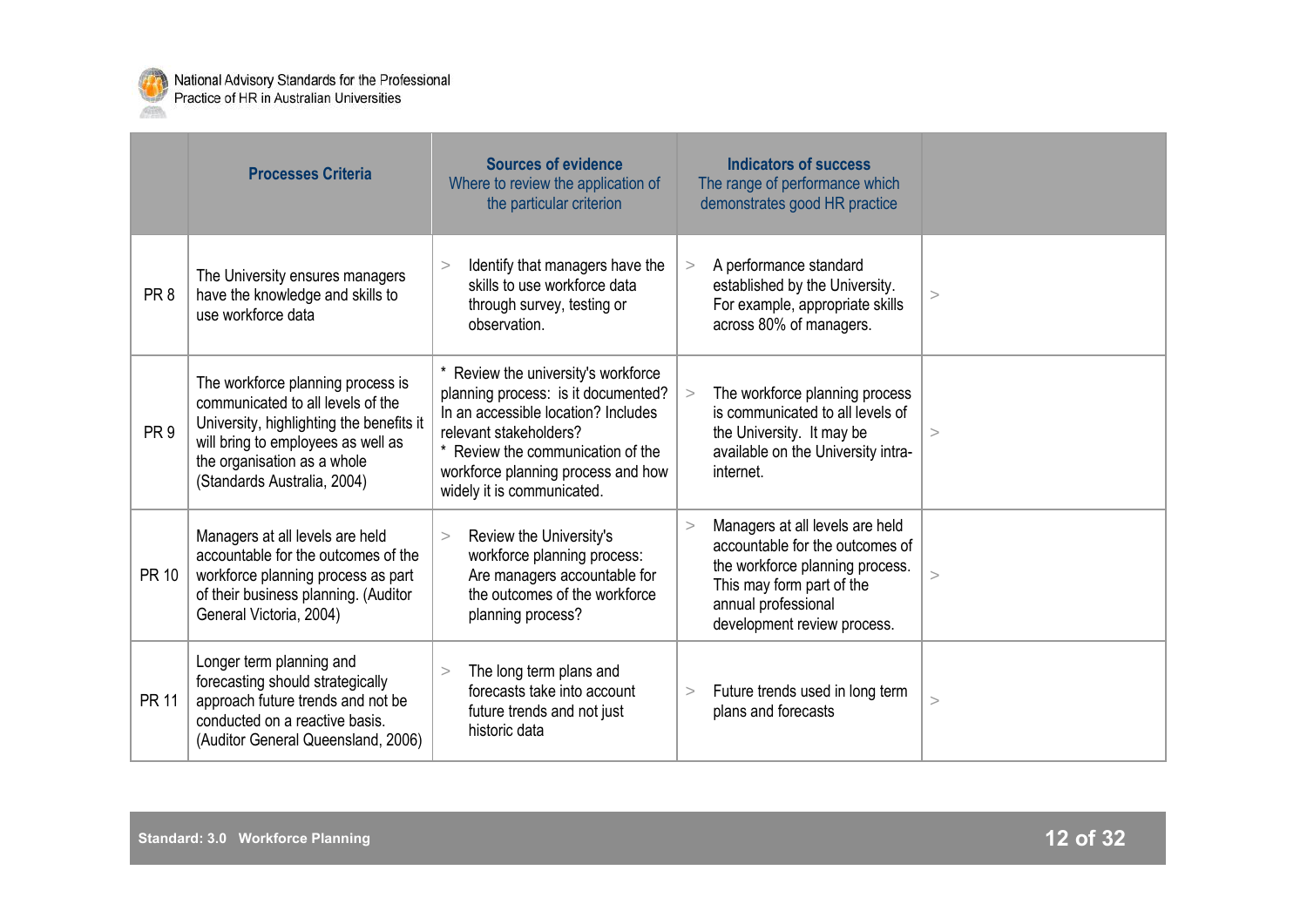

|              | <b>Processes Criteria</b>                                                                                                                                                                             | <b>Sources of evidence</b><br>Where to review the application of<br>the particular criterion                                                                  | <b>Indicators of success</b><br>The range of performance which<br>demonstrates good HR practice                                                                                                                                                                                                                                                                    |       |
|--------------|-------------------------------------------------------------------------------------------------------------------------------------------------------------------------------------------------------|---------------------------------------------------------------------------------------------------------------------------------------------------------------|--------------------------------------------------------------------------------------------------------------------------------------------------------------------------------------------------------------------------------------------------------------------------------------------------------------------------------------------------------------------|-------|
| <b>PR 12</b> | Universities have adequate systems<br>and processes in place to capture<br>and maintain appropriate and<br>meaningful data to support<br>workforce planning. (Auditor<br>General of Queensland, 2006) | Review of HR system, including<br>><br>clear statements of<br>assumptions and formulas.                                                                       | There are adequate systems<br>$\geq$<br>and processes in place to<br>capture and maintain<br>appropriate and meaningful<br>data to support workforce<br>planning.                                                                                                                                                                                                  | >     |
| <b>PR 13</b> | Identifiable risks and impacts are<br>considered and managed to<br>maximise efficiency and<br>effectiveness, ensure success and<br>avoid, minimise or control adverse<br>impacts.                     | Identify that risks associated<br>><br>with workforce planning<br>processes and initiatives have<br>been documented and risk<br>mitigation strategies adopted | Risks associated with workforce<br>$\geq$<br>planning processes and<br>initiatives have been identified.<br>documented and managed.<br>Best practice: Workforce risk<br>plans completed on an annual<br>basis at all levels of the<br>University and reviewed<br>Minimum<br>quarterly.<br>standard: Workforce risk plans<br>undertaken at a top level<br>annually. | >     |
| <b>PR 14</b> | There is monitoring and reporting of<br>progress towards organisational<br>workforce planning objectives,<br>including those relating to EEO.                                                         | Identify that there is a system<br>><br>and process to monitor<br>progress of workforce planning<br>initiatives.                                              | There is monitoring and<br>><br>reporting of progress towards<br>organisational workforce<br>planning objectives.<br>Progress is monitored regularly<br>and reported quarterly at a<br>university wide level.                                                                                                                                                      | $\,>$ |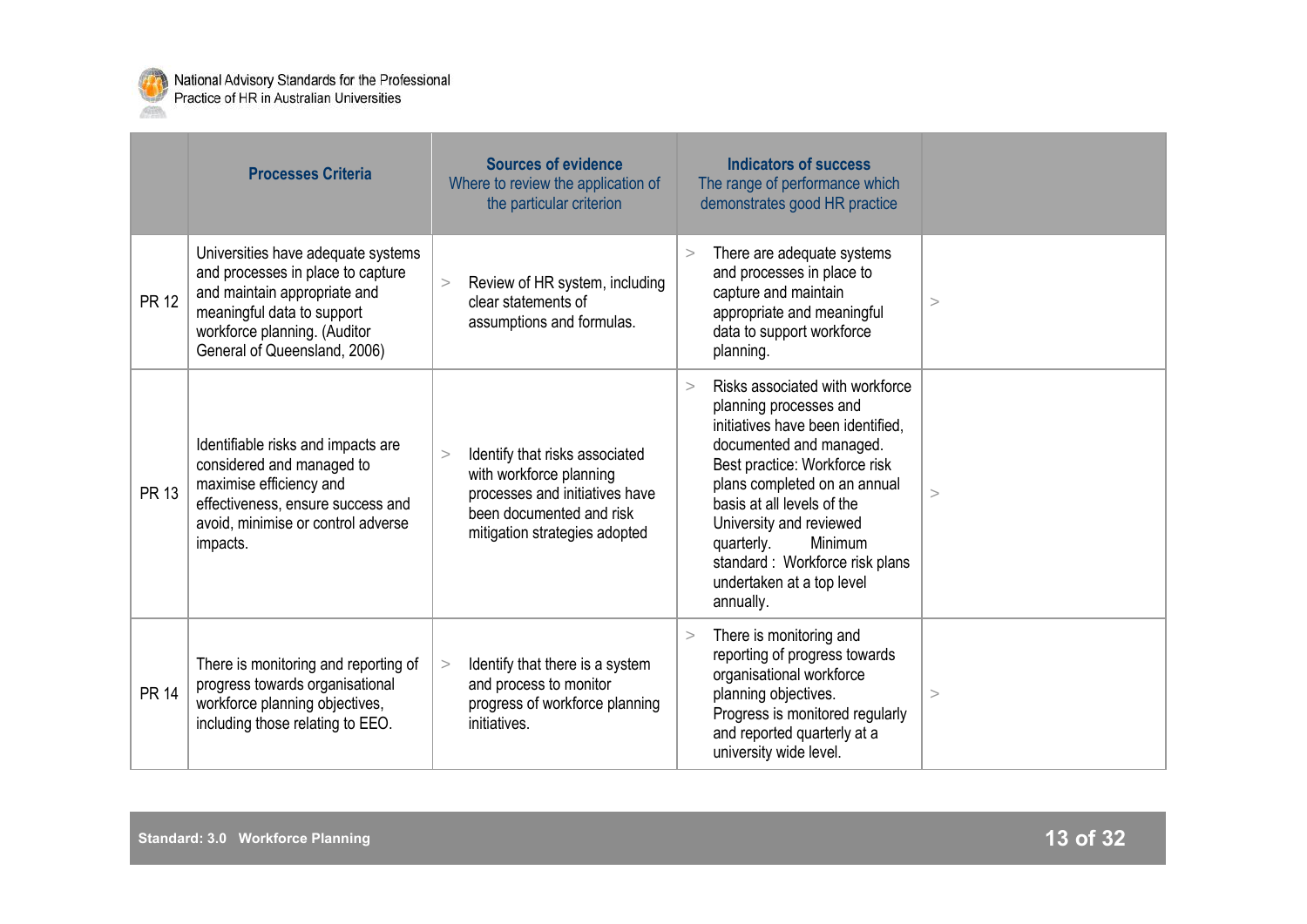

## **6 Outputs Criteria**

**Outputs**: the deliverables – goods and services – produced to achieve the outcomes being sought.

|                 | <b>Outputs Criteria</b>                                                                                                         | <b>Sources of evidence</b><br>Where to review the application of<br>the particular criterion            | <b>Indicators of success</b><br>The range of performance which<br>demonstrates good HR practice                                                                                                         |          |
|-----------------|---------------------------------------------------------------------------------------------------------------------------------|---------------------------------------------------------------------------------------------------------|---------------------------------------------------------------------------------------------------------------------------------------------------------------------------------------------------------|----------|
| OP <sub>1</sub> | Workforce data that is accurate and<br>up to date (adapted from HEFCE,<br>2005) and available in an accessible<br>way.          | Review of human capital<br>><br>database, including clear<br>statements of assumptions and<br>formulas. | Best practice: workforce data is<br>$\geq$<br>updated in real time and is<br>accessible to managers when<br>required. Min std: Inaccuracies<br>in data are identified and the<br>limitations described. | >        |
| OP <sub>2</sub> | Clear projections on future staffing<br>and the composition of the<br>workforce (adapted from HEFCE,<br>2005 and Dolenko, 1990) | Review of the workforce<br>><br>planning output                                                         | There are clear projections on<br>><br>future staffing and the<br>composition of the workforce                                                                                                          | >        |
| OP <sub>3</sub> | A workforce plan that meets relevant<br>EEO requirements (adapted from<br><b>HEFCE, 2005)</b>                                   | Review of the workforce<br>$\geq$<br>planning output                                                    | A workforce plan that meets<br>><br>relevant compliance<br>requirements. For example,<br>Workforce plans include<br>compliance with EEO<br>requirements                                                 | $\rm{>}$ |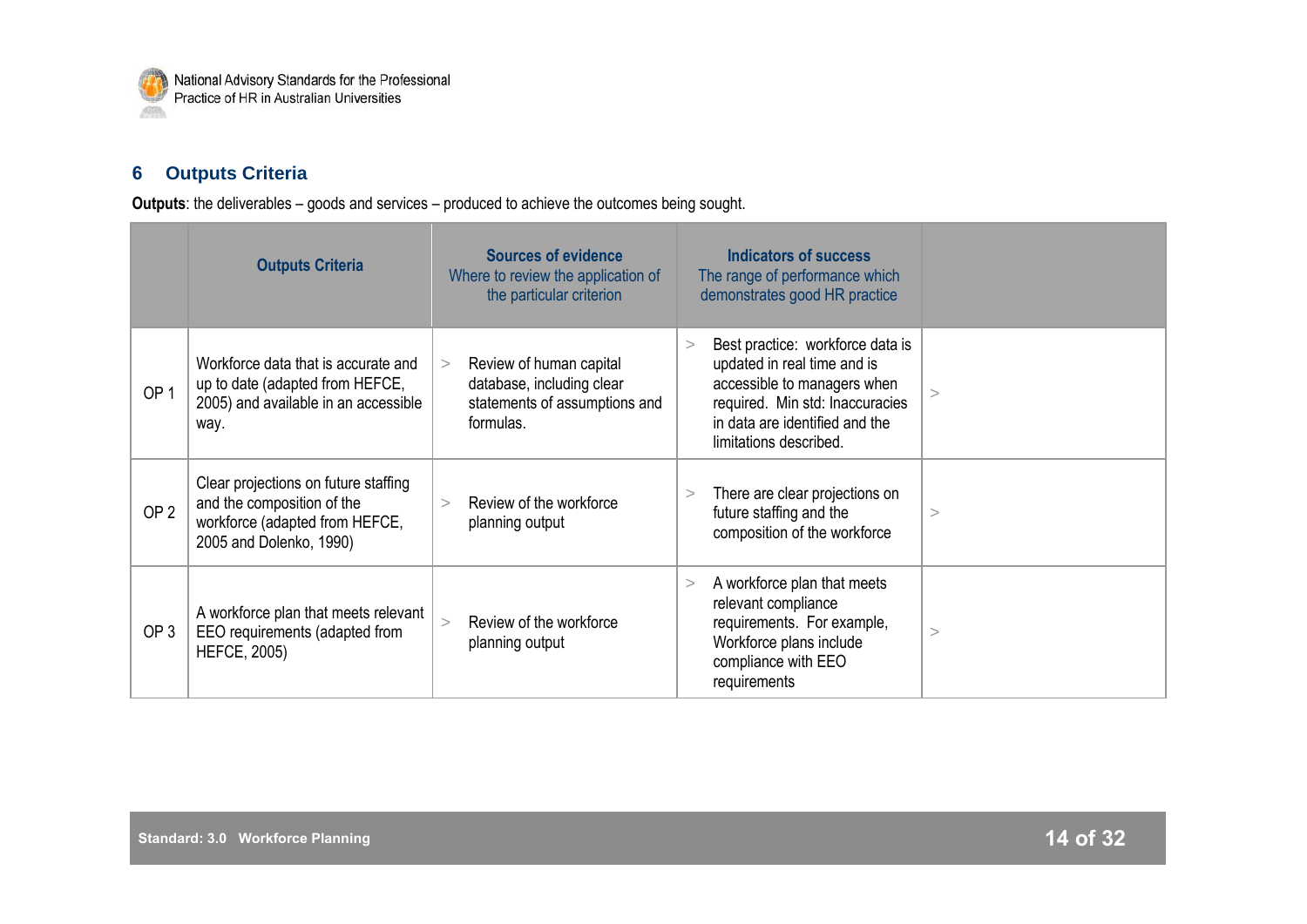

|                 | <b>Outputs Criteria</b>                                                                                            | <b>Sources of evidence</b><br>Where to review the application of<br>the particular criterion                                     | <b>Indicators of success</b><br>The range of performance which<br>demonstrates good HR practice                                                                                                                                                                                                                                             |          |
|-----------------|--------------------------------------------------------------------------------------------------------------------|----------------------------------------------------------------------------------------------------------------------------------|---------------------------------------------------------------------------------------------------------------------------------------------------------------------------------------------------------------------------------------------------------------------------------------------------------------------------------------------|----------|
| OP <sub>4</sub> | A workforce plan that has strategies<br>for improving diversity in the<br>University (adapted from HEFCE,<br>2005) | Review of the workforce<br>$\geq$<br>planning strategy and policy                                                                | A workforce plan that has<br>><br>strategies for improving<br>diversity in the University.                                                                                                                                                                                                                                                  | >        |
| OP <sub>5</sub> | There are equal opportunity policies<br>and procedures supporting diversity<br>(HEFCE, 2005)                       | Review of the workforce<br>$\geq$<br>planning strategy and policy                                                                | Best practice: Equal<br>><br>opportunity policy is reflected in<br>plans at all levels. Minimum<br>standard: EEO policies are<br>reflected in University wide,<br>high level workforce plan.                                                                                                                                                | >        |
| OP <sub>6</sub> | Workforce data informs succession<br>planning (adapted from HEFCE,<br>2005)                                        | Review linkage between<br>><br>workforce planning data and<br>succession planning                                                | Workforce data informs<br>$\geq$<br>succession planning.                                                                                                                                                                                                                                                                                    | >        |
| OP <sub>7</sub> | A workforce plan that has strategies<br>for meeting the business objectives<br>of the University.                  | Review of the workforce<br>$\geq$<br>planning strategy and policy<br>and clear connection to<br>university directions/objectives | Best practice: Integrated<br>><br>workforce plans exist across the<br>University targetted at achieving<br>the business objectives of the<br>university in the short and long<br>Min standard: A<br>term.<br>university -wide workforce plan<br>identifies the key workforce<br>strategies required to meet the<br>University's objectives. | $\rm{>}$ |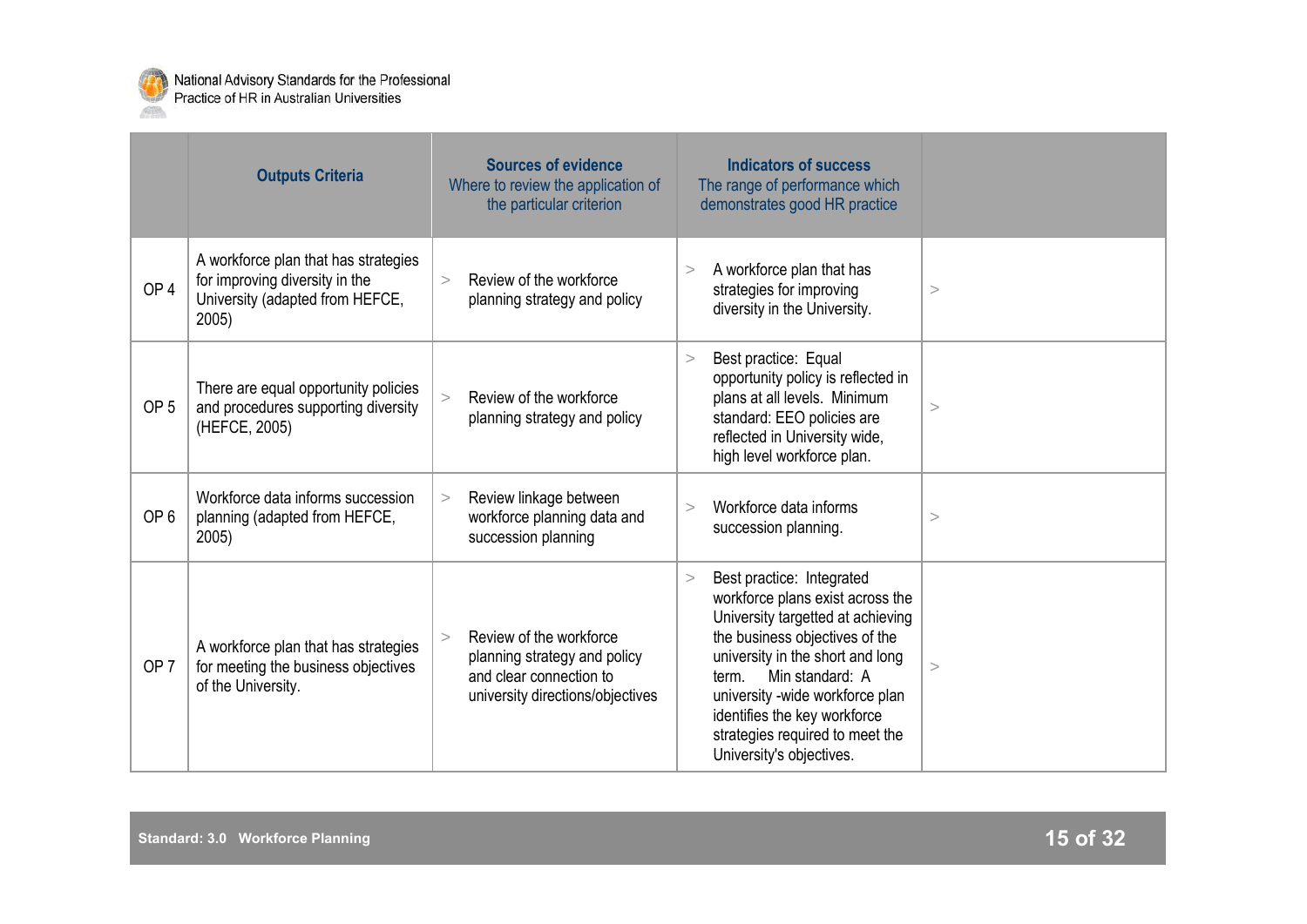

## **7 Outcomes**

**Outcomes**: the results or consequences of the actions or outputs. Outcomes may be short, intermediate or long term.

|                 | <b>Outcomes</b>                                                                                                                                                           | <b>Sources of evidence</b><br>Where to review the application of<br>the particular criterion                                                                                                                                            | <b>Indicators of success</b><br>The range of performance which<br>demonstrates good HR practice;                                                                                                                                                                                                                                                    |          |
|-----------------|---------------------------------------------------------------------------------------------------------------------------------------------------------------------------|-----------------------------------------------------------------------------------------------------------------------------------------------------------------------------------------------------------------------------------------|-----------------------------------------------------------------------------------------------------------------------------------------------------------------------------------------------------------------------------------------------------------------------------------------------------------------------------------------------------|----------|
| OC <sub>1</sub> | There was alignment and clear<br>evidence based linkage between the<br>University's human capital and its<br>strategic goals. (Adapted from<br>Standards Australia, 2004) | Identify corporate objectives<br>><br>and plans and documented<br>evidence of the linkages to the<br>University's human capital<br>goals. This may include<br>evidence of recruitment,<br>capability building and scenario<br>planning. | Clear evidence of linkages. For<br>><br>example:<br>Workforce strategies match job<br>design, position profiles,<br>selection criteria, learning &<br>professional development<br>programs.<br>Demonstrable progress towards<br>workforce profiles detailed in<br>workforce strategies (university<br>specific, eg, age, qualification,<br>EEO etc) | $\rm{>}$ |
| OC <sub>2</sub> | The University managed its human<br>capital efficiently (adapted from<br>Young, 2006)                                                                                     | Review the extent to which<br>><br>metrics assess efficiency of<br>human capital management<br>initiatives.                                                                                                                             | Reports demonstrate efficiency<br>><br>of human capital management<br>efforts                                                                                                                                                                                                                                                                       | >        |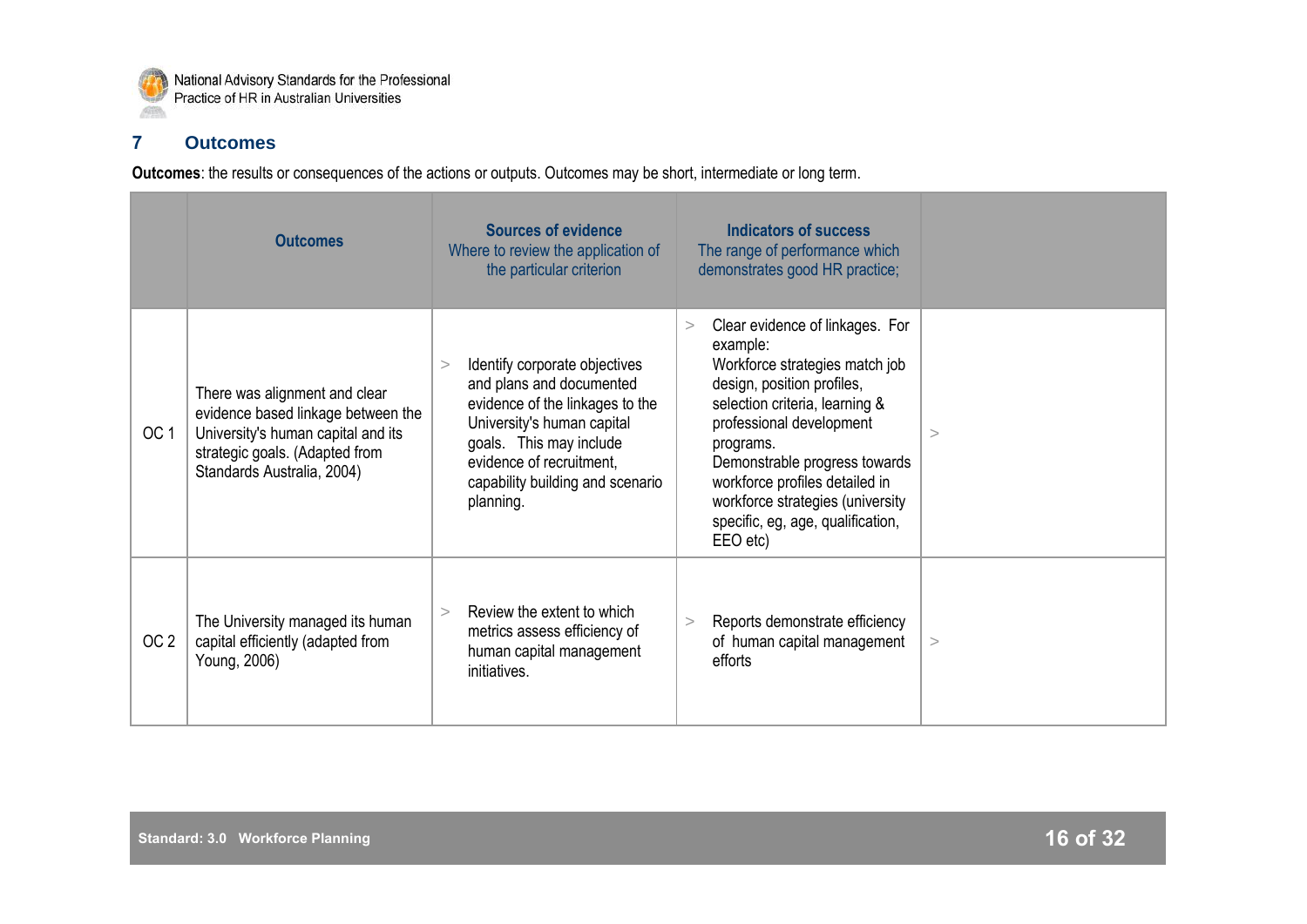

|                 | <b>Outcomes</b>                                                                                                                                                              | <b>Sources of evidence</b><br>Where to review the application of<br>the particular criterion                                                                                             | <b>Indicators of success</b><br>The range of performance which<br>demonstrates good HR practice;                                                                                                                                                 |          |
|-----------------|------------------------------------------------------------------------------------------------------------------------------------------------------------------------------|------------------------------------------------------------------------------------------------------------------------------------------------------------------------------------------|--------------------------------------------------------------------------------------------------------------------------------------------------------------------------------------------------------------------------------------------------|----------|
| OC <sub>3</sub> | The University's workforce plan<br>enabled the delivery of<br>organisational objectives. (Adapted<br>from Auditor General of<br>Queensland, 2006)                            | Identify corporate objectives<br>$\geq$<br>and documented evidence of<br>the linkages to the University's<br>human capital goals at short,<br>medium and long term scales.               | Clear evidence of linkages, and<br>><br>clear evidence of short, medium<br>and long term workforce plans                                                                                                                                         |          |
| OC <sub>4</sub> | A highly engaged workforce,<br>reflecting the desired capability<br>profile and a university that is<br>considered to be an employer of<br>choice for high performing staff. | Application rates for vacancies,<br>$\geq$<br>staff engagement surveys, staff<br>climate survey.                                                                                         | A performance standard<br>$\geq$<br>established by the University.<br>For example: average<br>application rate benchmarks in<br>the top 50th percentile.<br>Staff<br>Engagement rate benchmarks<br>in the top 50th percentile of<br>universities |          |
| OC <sub>5</sub> | The University had the right people<br>in the right places at the right time<br>and at the right price to execute its<br>business strategy. (Young, 2006)                    | Review the extent to which<br>$\geq$<br>University and HR metrics, and<br>qualitative analysis, assess<br>effectiveness, efficiency and<br>economy of workforce planning<br>initiatives. | Reports demonstrate extent of<br>$\geq$<br>progress towards workforce<br>planning objectives. For<br>example, reduced time to fill<br>vacant positions; retention rates<br>at various levels                                                     | $\rm{~}$ |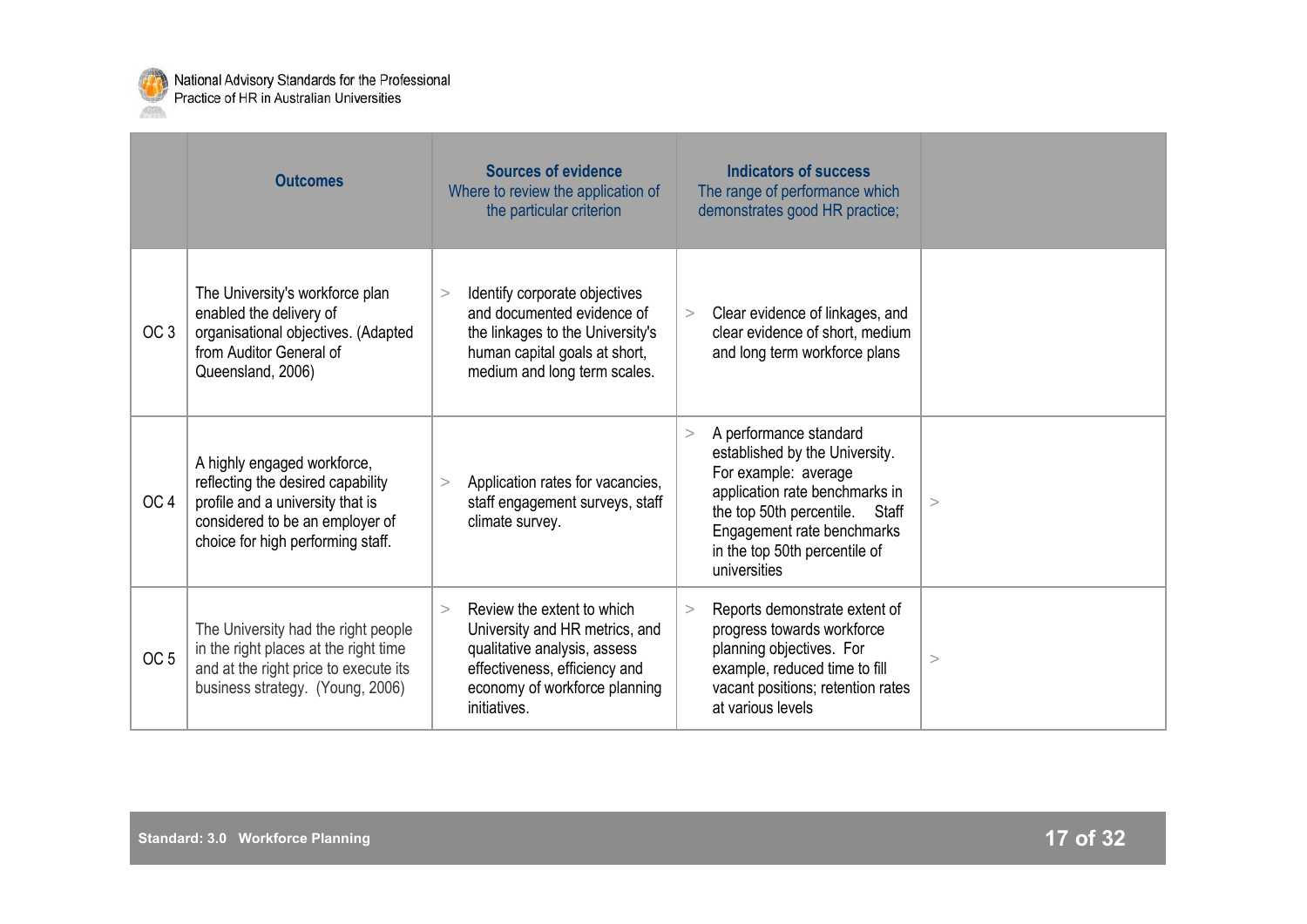

|                 | <b>Outcomes</b>                                                                                                                    | <b>Sources of evidence</b><br>Where to review the application of<br>the particular criterion                                                                   | Indicators of success<br>The range of performance which<br>demonstrates good HR practice;                                                                 |          |
|-----------------|------------------------------------------------------------------------------------------------------------------------------------|----------------------------------------------------------------------------------------------------------------------------------------------------------------|-----------------------------------------------------------------------------------------------------------------------------------------------------------|----------|
| OC <sub>6</sub> | Workforce planning and decision<br>making was supported by evidence<br>based data (Adapted from HEFCE,<br>$2005$ )                 | Review of HR system and other<br>><br>data sources, including clear<br>statements of assumptions and<br>formulas.                                              | A performance standard<br>established by the University.<br>For example, the HR system<br>provides timely and accurate<br>data to support decision making | $\rm{>}$ |
| OC <sub>7</sub> | The University demonstrated action<br>towards its own equity and diversity<br>objectives and targets (adapted<br>from HEFCE, 2005) | Review of equity and diversity<br>policy, objectives and targets,<br>and documented management<br>reports of progress towards<br>those objectives and targets. | Reports demonstrate extent of<br>><br>progress towards workforce<br>planning objectives; there is<br>evidence these reports are<br>reviewed.              | >        |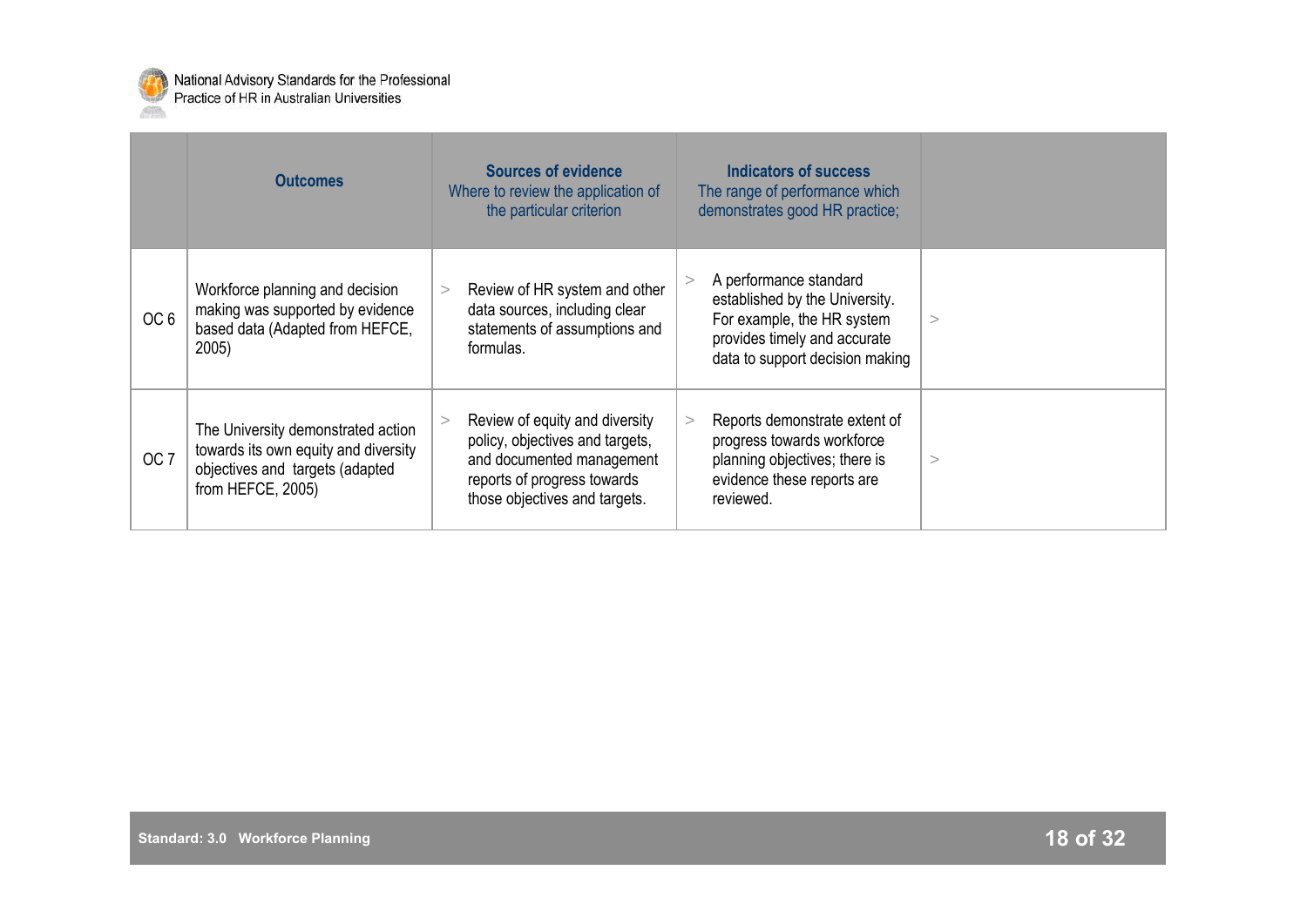

## **8 Risk Criteria**

The use of this Standard assists the University to avoid or effectively manage risks associated with:

- Insufficient workforce data limiting the ability to plan fully and effectively (HEFCE, 2005)
- Having, or being seen as having, poor representation of nominated target groups. (adapted from HEFCE, 2005). Targets are established at a University level.
- Reputational risk associated with the quality and quantity of staff
- Inability to achieve strategic goals
- Inability to achieve operational goals
- Inefficient, ineffective management of human capital
- A workforce that is inflexible and does not have the necessary capabilities to deliver future services (i.e. teaching, research or administration) necessary for the University to achieve its goals
- An inability to attract and retain high quality staff.
- Learning and development resources being funnelled to activities which do not support the strategic goals of the institution.
- Under-utilisation of staff
- Increased staffing costs
- Loss of corporate knowledge as a result of key staff departures.
- Increased reliance on a contingent work force.
- Uncompetitive remuneration structures.
- Inability to meet community and/or government expectations re number and/or quality of graduates.
- Lack of preparedness for operating contingencies.
- Inability to plan (adequately) for associated capital expenditure.
- Inability to adapt to new or changing conditions.
- Inability to match staff numbers to fluctuating student load while maintaining quality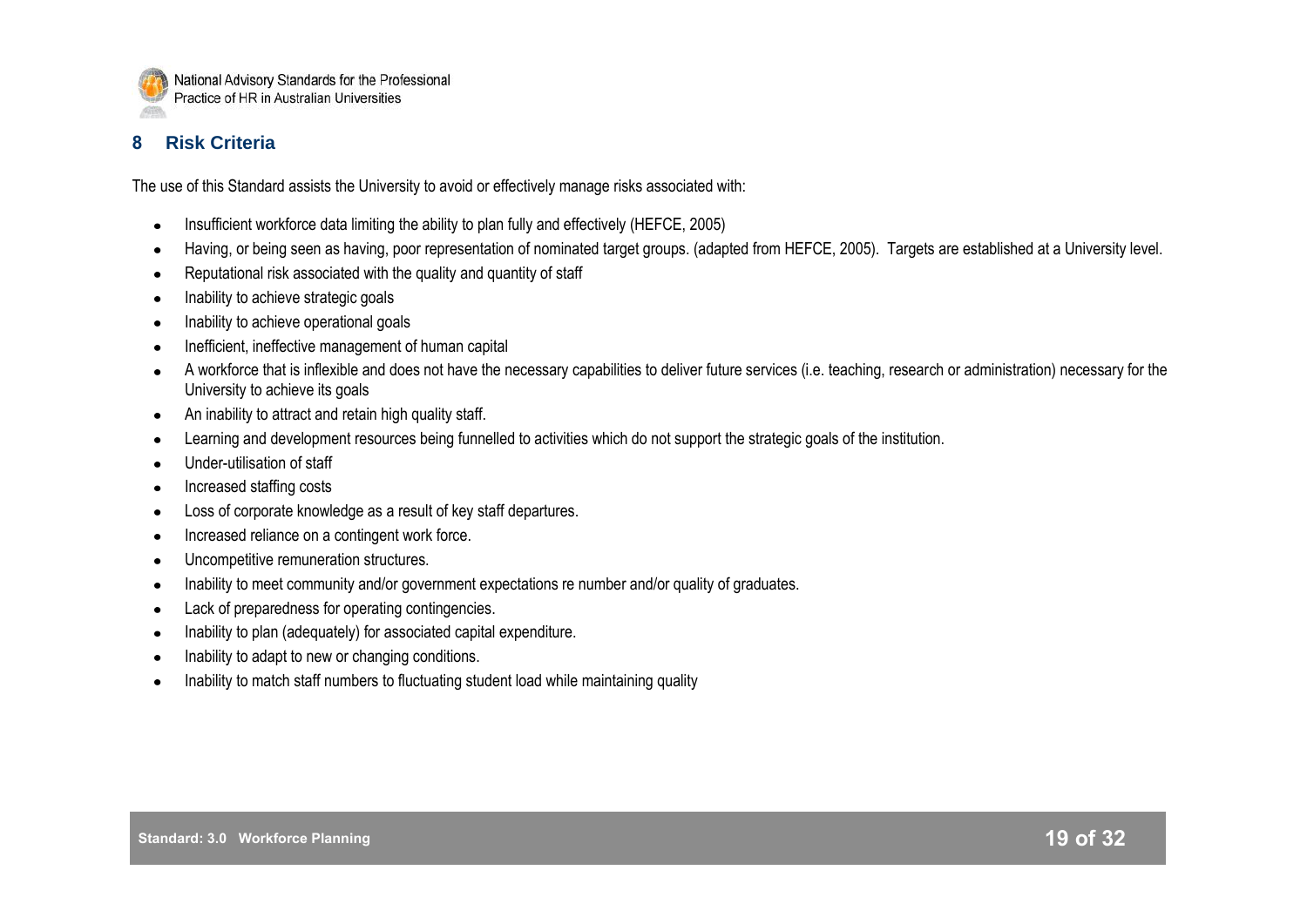

## **9 Date of Application**

## **10 Review Date**

## **11 Contributors**

Australian National University Charles Sturt University La Trobe University Monash University University of New England University of Newcastle University of the Sunshine Coast University of Western Australia

## **12 Acknowledgements**

The Higher Education Funding Council for England (HEFCE) HR Council for the Voluntary & Non-profit Sector, Ontario, Canada Standing Conference of Principals (SCOP) Personnel Network, UK Universities Personnel Association (UPA), UK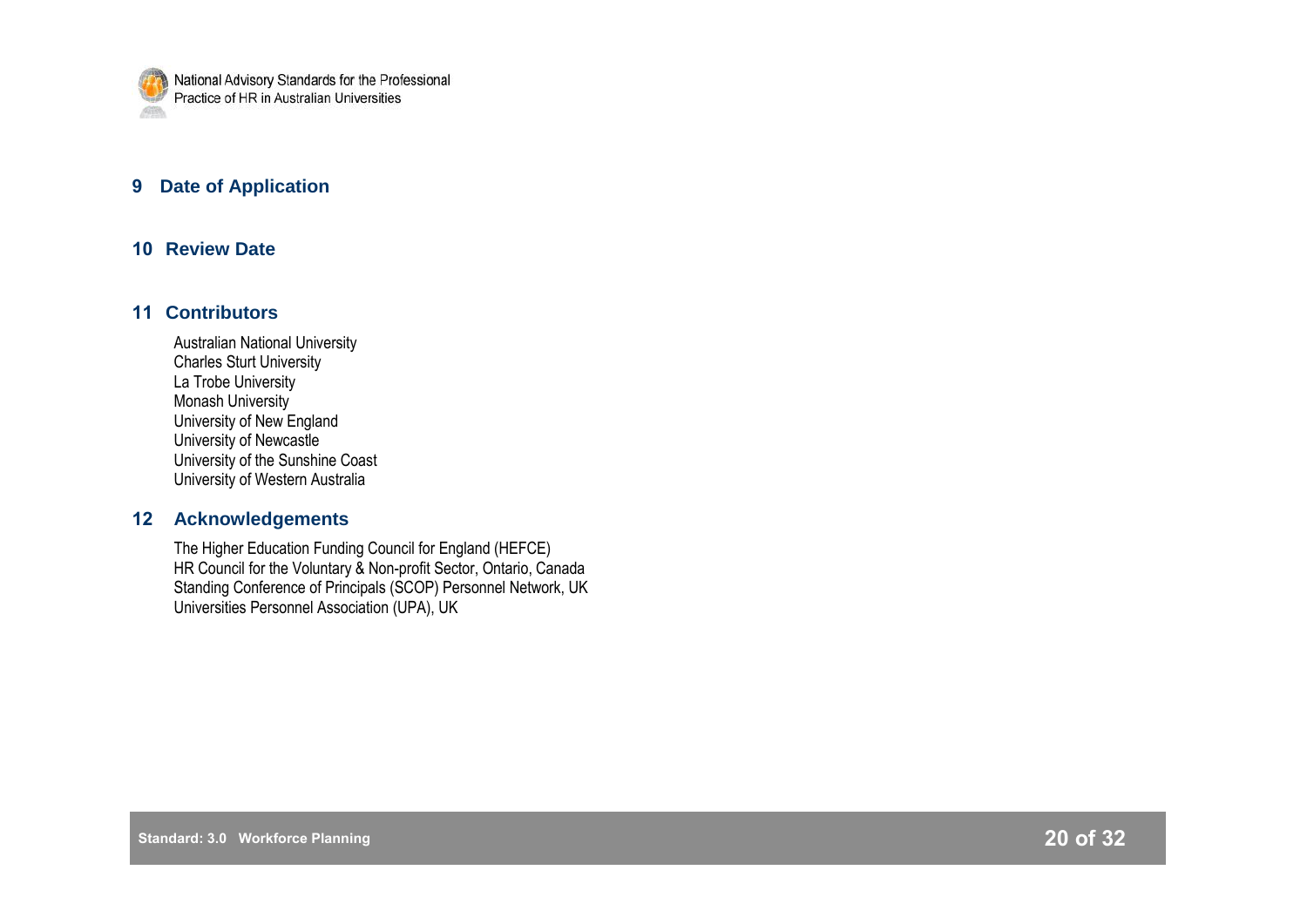

## **13 Standards Project Definitions**

#### **Accountability**

A personal obligation, liability, or answerability to others for actions carried out and performance achieved; responsibility (CCH Macquarie Dictionary of Employment and Industrial Relations 1992).

#### **Assessment**

To *officially* estimate the value of something (Concise Macquarie).

#### **Assurance**

An objective *examination* of evidence for the purpose of providing an independent assessment on risk management, control, or governance processes for the organisation. Examples may include financial, performance, compliance, system security, and due diligence engagements (Institute of Internal Auditors).

## **Attestation**

One type of assurance service in which public accountants (or other professionals) issue a written communication that expresses a conclusion about the reliability of a written assertion of another party. To qualify as an attestation service, the engagement must involve written assertions on some accountability matter (Arens, Best, Shailer, Fielder, & Loebbeche, 2002).

## **Audit**

An official *examination* and verification of records. (Concise Macquarie Dictionary).

A systematic analysis, appraisal, testing and verification of the legality, fidelity and efficiency or feasibility of proposed or completed procedures, operations, transactions, expenditures and the official records of them (CCH Macquarie Dictionary of Employment and Industrial Relations 1992).

## **Auditing**

The accumulation and evaluation of evidence about information to determine and report on the degree of correspondence between the information and established criteria (Arens et al, 2002).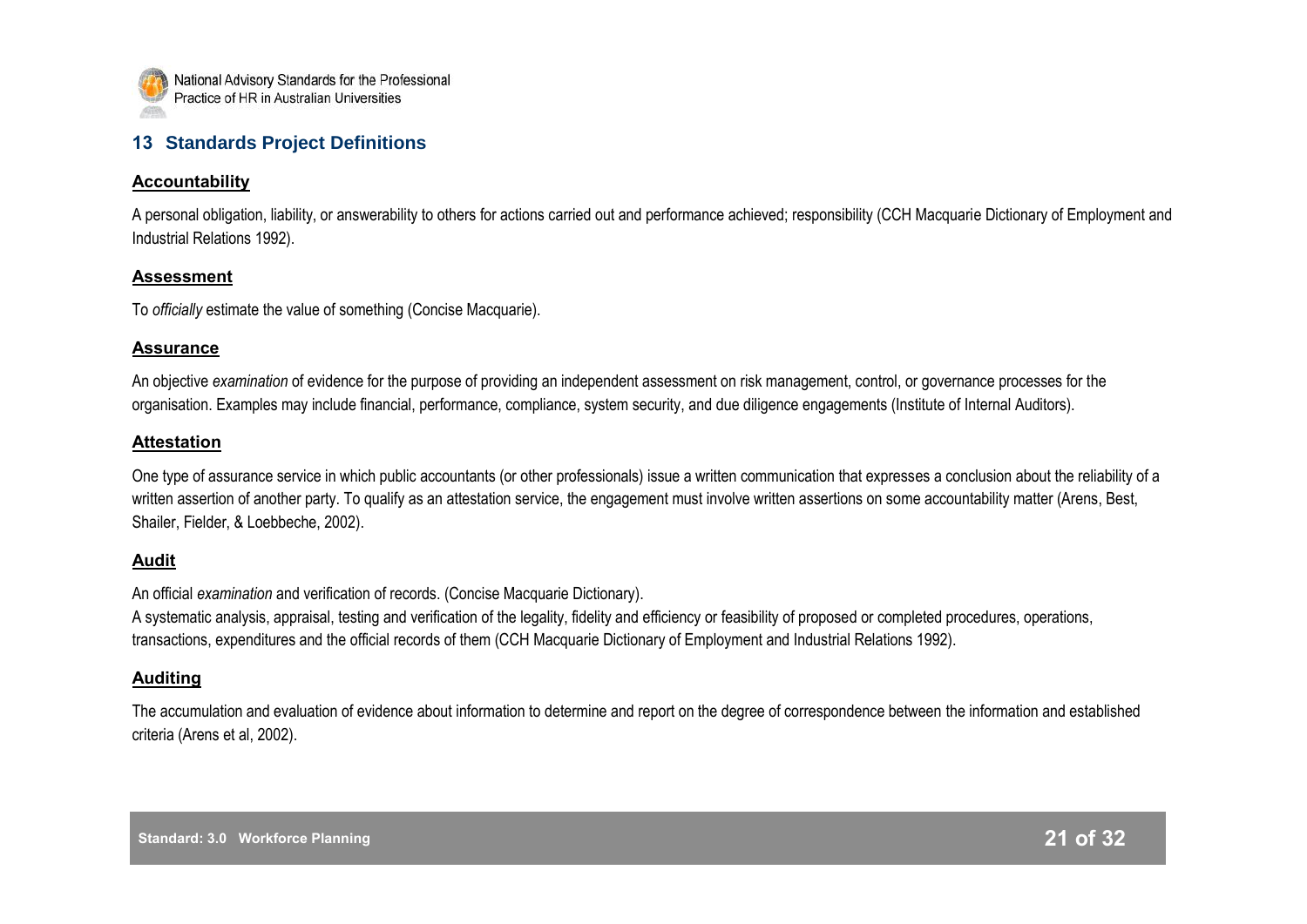

#### **Audit Report**

The communication of findings to users (Arens et al, 2002).

## **Benchmarking**

Benchmarking is the formal and structured process of searching for those practices which lead to excellent performance, the observation and exchange of information about them, their adaptation to meet the needs of one"s own organisation, and the implementation of the amended practice. (Meade, 1998), (AUQA: n.d.)

#### **Capability**

Capability is a broader concept that that of competence. Capability embraces competence but is also forward-looking, concerned with the realization of potential. Capability includes but goes beyond the achievement of competence in present day situations to imagining the future and contributing to making it happen. Capability is an integration of knowledge, skills, personal qualities and understanding used appropriately and effectively - not just in familiar and highly focused specialist contexts but in response to new and changing circumstances. (Dolan, n.d.)

## **Certification**

Official recognition that a specified status has been achieved, or that certain privilege(s) may be exercised. The same as licensing (qv). (AUQA: n.d).

## **Competency**

The specific knowledge, skills, abilities and behaviour applied within an occupation or industry to the standard required in employment. (University of South Australia, n.d.)

The integrated application of knowledge, skills, values, experience, contacts, external knowledge resources and tools to solve a problem, to perform an activity, or to handle a situation. (Sitthisak, Gilbert and Davis, 2007).

## **Criteria**

A standard of judgement; an established rule or principle for testing (Concise Macquarie).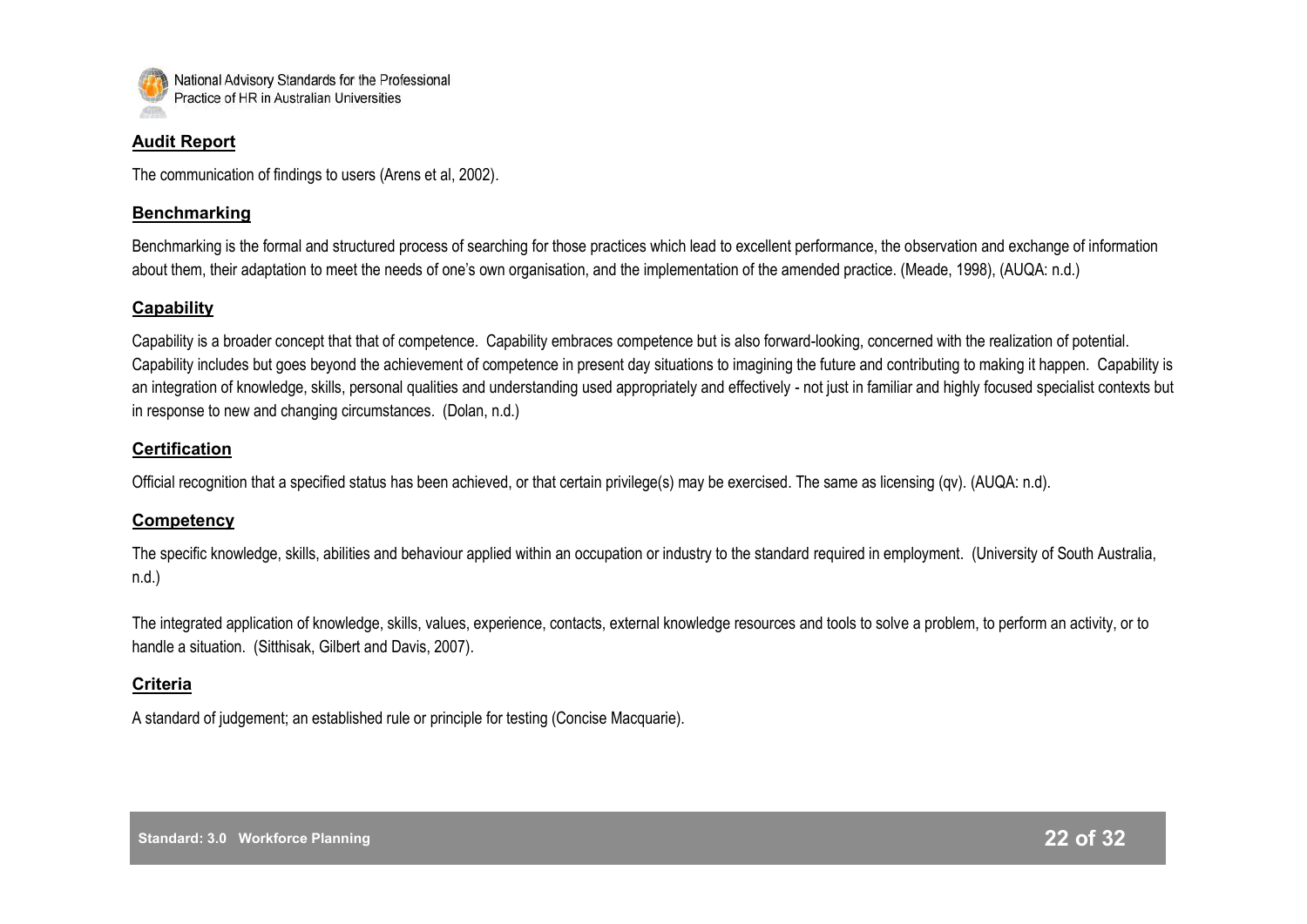

#### **Economic**

Expenditure is *economic* if it achieves the desired objective at least cost. (Leibenstein, cited in Craven and McNulty 1994, p.4.)

## **Effectiveness**

A process is effective if its outcomes match the stated goals. Effectiveness is often seen as an aspect of quality (qv). (AUQA: n.d.). Expenditure is *effective* if it achieves its objectives without taking account of cost. (Leibenstein, cited in Craven and McNulty 1994, p.4.)

## **Efficient**

Efficiency refers to the cost in relation to the outcomes achieved. It is rarely possible to describe it in absolute terms. One process is more efficient than another if it achieves the same outcomes at a lower cost (AUQA: n.d.)

Expenditure is *efficient* if it gives the highest Net Present Value (NPV) when other uses of the funds are considered. (Leibenstein, cited in Craven and McNulty 1994, p.4.)

## **Equity**

Equity refers to: the quality of being fair and just; fairness (Macquarie Dictionary of Employment & IR: 1992). Equity is considered within a context – eg: equal access; equal treatment; equal opportunity; equal pay; equal worth. In the context of developing HR standards for specific activities there is a need to examine each of the proposed standards against equity considerations.

*Example:* Workforce planning – care must be taken to ensure that the workforce profile selected for a future time period is not based on direct or indirect criteria that might result in gender discrimination.

## **Evaluation**

To ascertain the value or amount of; to appraise carefully. (Concise Macquarie)

The systematic investigation of worth or merit. Criteria must be specified for determining 'worth' or 'merit'. 'Evaluation' is sometimes used as a neutral term. (Adapted from AUQA: n.d.)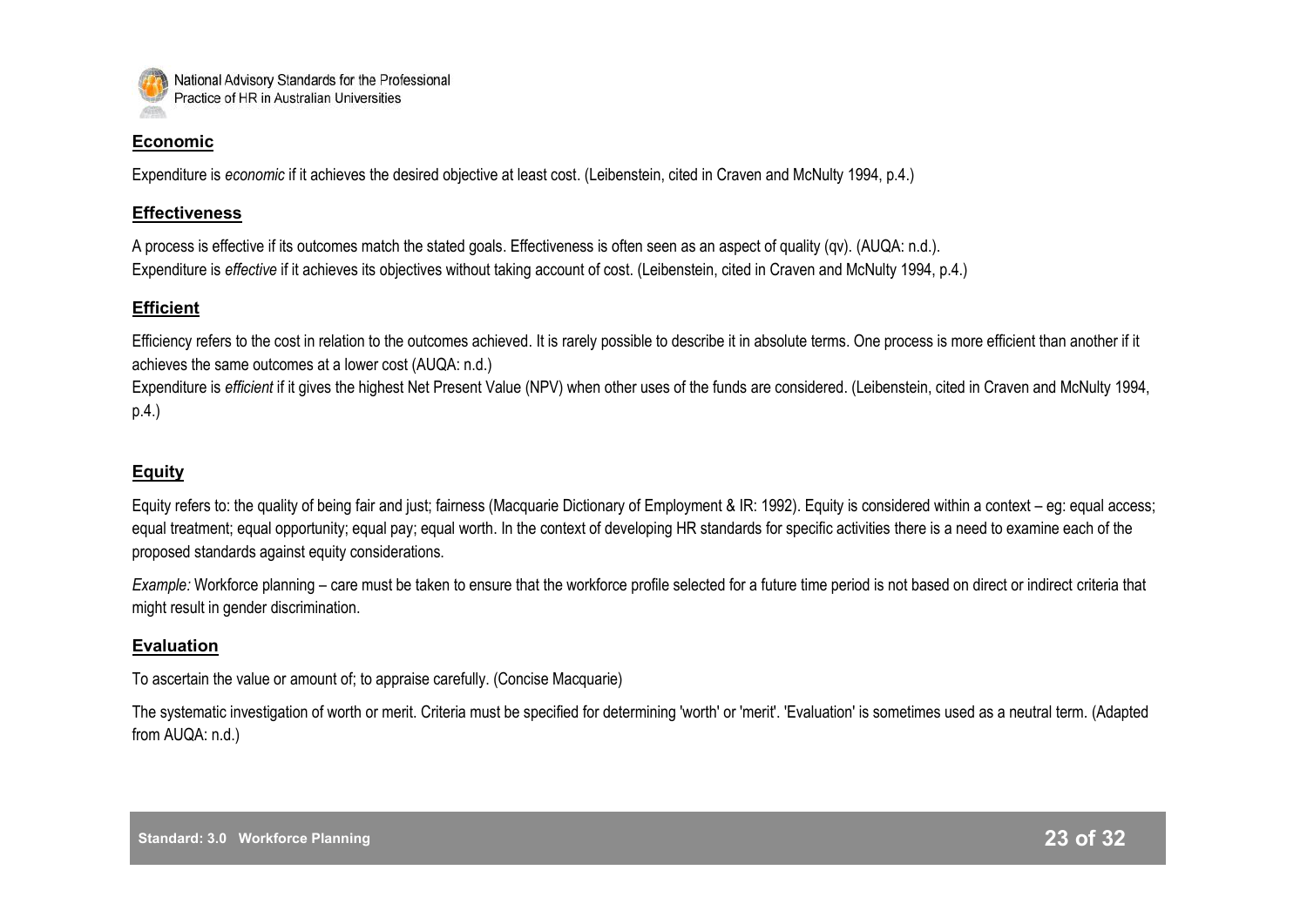

#### **Evidence**

Proof; grounds for belief; that which tends to prove or disprove something. (Concise Macquarie)

Any information used by the auditor to determine whether the information being audited is stated in accordance with established criteria (Arens et al, 2002).

## **Evidenced Based**

The conscious, explicit and judicious use of the best and current evidence in making decisions. It means integrating experience with the best available external evidence taken from systematic research. Evidence based decision making requires efficient literature-searching skills and the application of rules of evidence and logic in evaluating the research (Sackett, Rosenberg, Muir Gray, Haynes, & Richardson, 1996).

## **Examination**

To inspect or scrutinise carefully; to interrogate; to test the knowledge, reactions or qualifications. (Concise Macquarie)

## **Human Resource Audit**

An audit undertaken of human resource management, or within an aspect of human resource management. (Andrews, 2007)

## **Human Resource Performance Audit**

A performance audit of human resource management, or an aspect of human resource management, to determine its effectiveness, and/or efficiency and/or economy (Andrews, 2007).

## **Inputs**

The human, physical and financial resources used and the time required to produce the outputs. Inputs are what the process or activity uses. (The Audit Office of New South Wales, 2000; Local Government Best Value Commission, n.d.)

## **KPI: key performance indicators**

A performance indicator deemed particularly important or significant.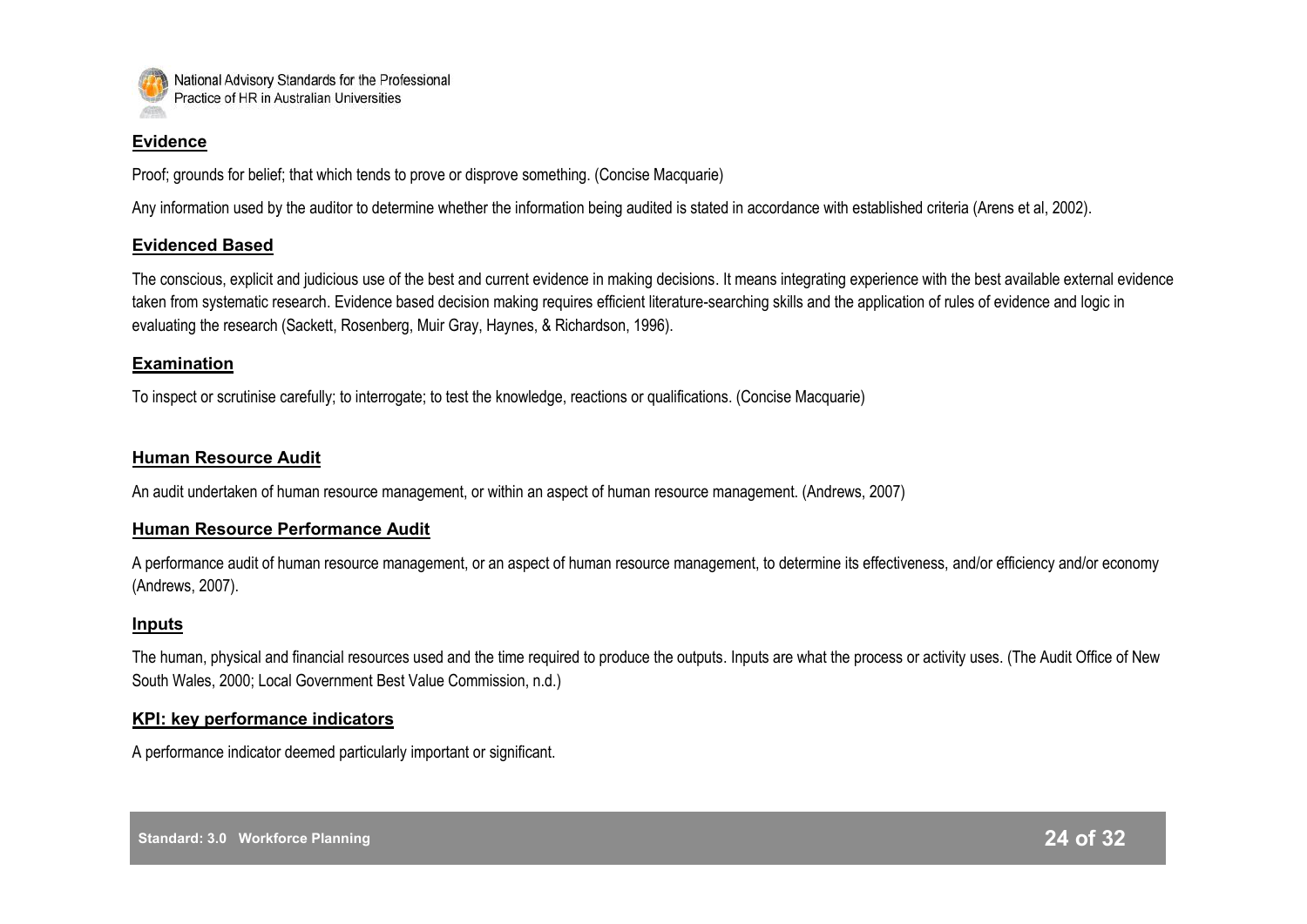

#### **Measure**

The act or process of ascertaining the extent, dimensions, quantity etc of something especially by comparison with a standard\*; (Concise Macquarie) In relation to a *standard* this view of the meaning of *measure* would presume the standard has a quantitative dimension.

#### **Management Assurance**

A level of assurance provided by Management alone.

Management assurance requires qualified independent validation in order to raise its perceived value to the level of independent assurance (eg audit).

#### **Measurement**

The act of measuring. (Concise Macquarie)

#### **Outcome**

The results or consequences of the actions or outputs. Outcomes may be short, intermediate, or long term. (The Audit Office of New South Wales, 2000).

## **Outputs**

The deliverables – goods and services – produced to achieve the outcomes being sought. (Queensland Government Treasury, 2003).

#### **Output measures**

Demonstrate the contribution made by the output to the achievement of strategic goals and outcomes. Output measures are often:

- Cost: how much does the process or service cost to deliver?
- Time whether outputs are delivered in a timely manner
- Quality how good the output is. (Auditor General of Queensland, 2007)

## **Opinion**

Judgement or belief resting on grounds insufficient to express certainty; a formal or professional judgement expressed; a personal view, attitude or estimation. (Concise Macquarie)

Note: Types of opinion: unqualified, qualified, adverse and disclaimer (ie insufficient competent evidence), (Siegal & Shim 2000)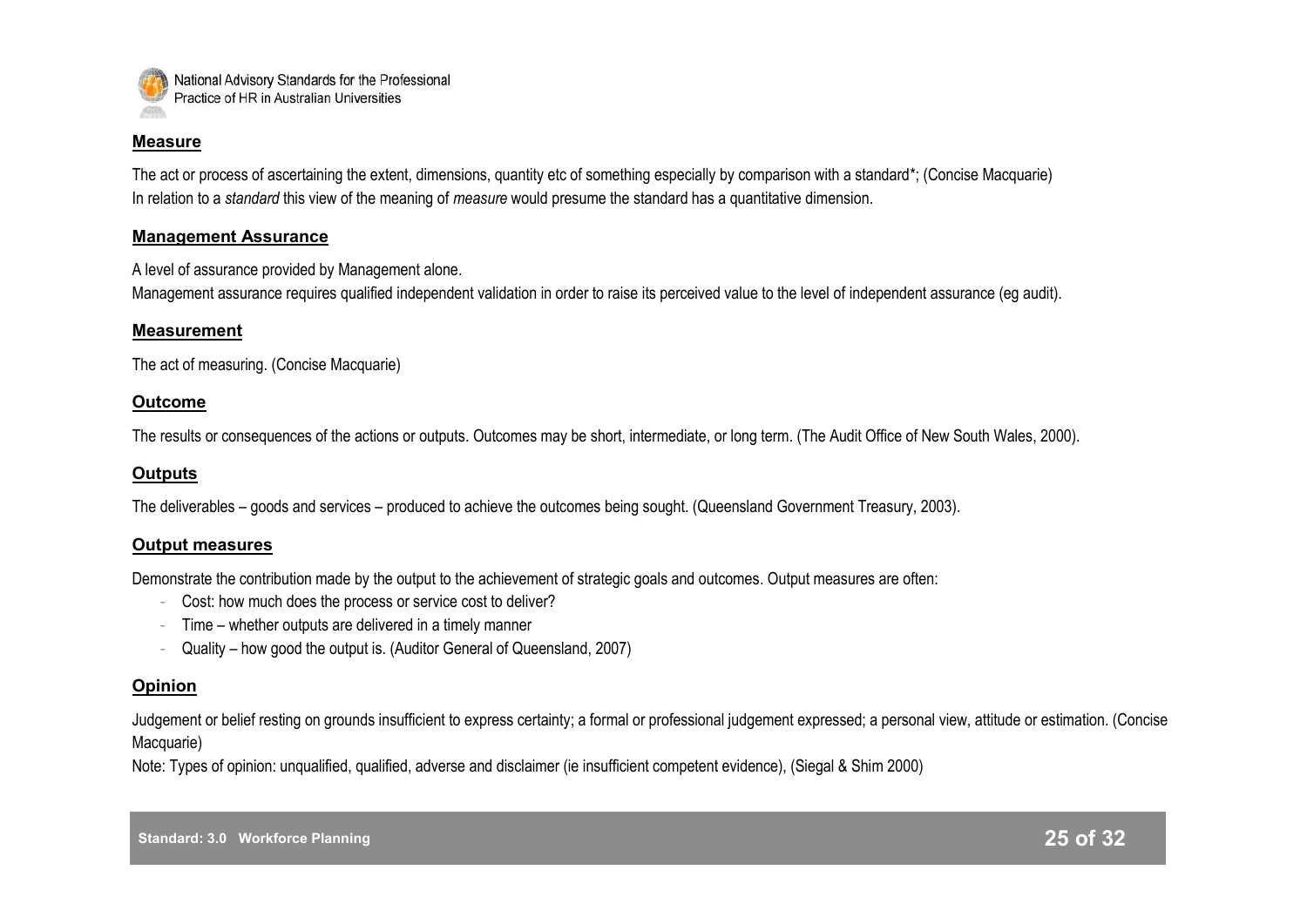

#### **Performance Indicator**

A representation - numeric or otherwise - of the state of, or outcomes from, an organisation, or any of its parts or processes.

Performance indicators should be subject to informed interpretation and judgement; for example, by such assessment groups as audit panels. They are sometimes called management indicators, to suggest their purpose rather than their source. Organisational performance measures that have been developed independently tend to be weakly correlated with one another. To avoid this, they should be developed in an integrated fashion, with a common direction. (AUQA, n.d.)

## **Processes**

The activities that generate the products and services that constitute the outputs. The actions or processes applied to convert resources into a product or service. (Department of Finance and Administration, 2000).

## **Proof**

Evidence sufficient to establish a thing is true, or to produce belief in its truth (Concise Macquarie).

## **Quality**

Fitness for purpose, where 'purpose' is to be interpreted broadly, to include mission, goals, objectives, specifications, and so on. This is an inclusive definition, as every organisation or activity has a purpose, even if it is not always precisely stated. Fitness for purpose' means both that an organisation has procedures in place that are appropriate for the specified purposes, and that there is evidence to show that these procedures are in fact achieving the specified purposes.

Some people criticise this definition for ignoring 'fitness of purpose', but this misses the point. Fitness of purpose must be considered at the time that objectives are defined; quality is then a matter of achieving these objectives.

Using this definition, achieving quality in education involves two steps. The first step is for institutions to set objectives that embody what is expected and required by students, employers, legislation and statutes, in addition to responding to broader issues, such as the demands arising from the characteristic nature of academic activity and the rapid development of knowledge. The second step is for the institution to ensure that it attains its objectives. Quality is related to standards if the objectives include explicit specification of levels of attainment. (AUQA, n.d.)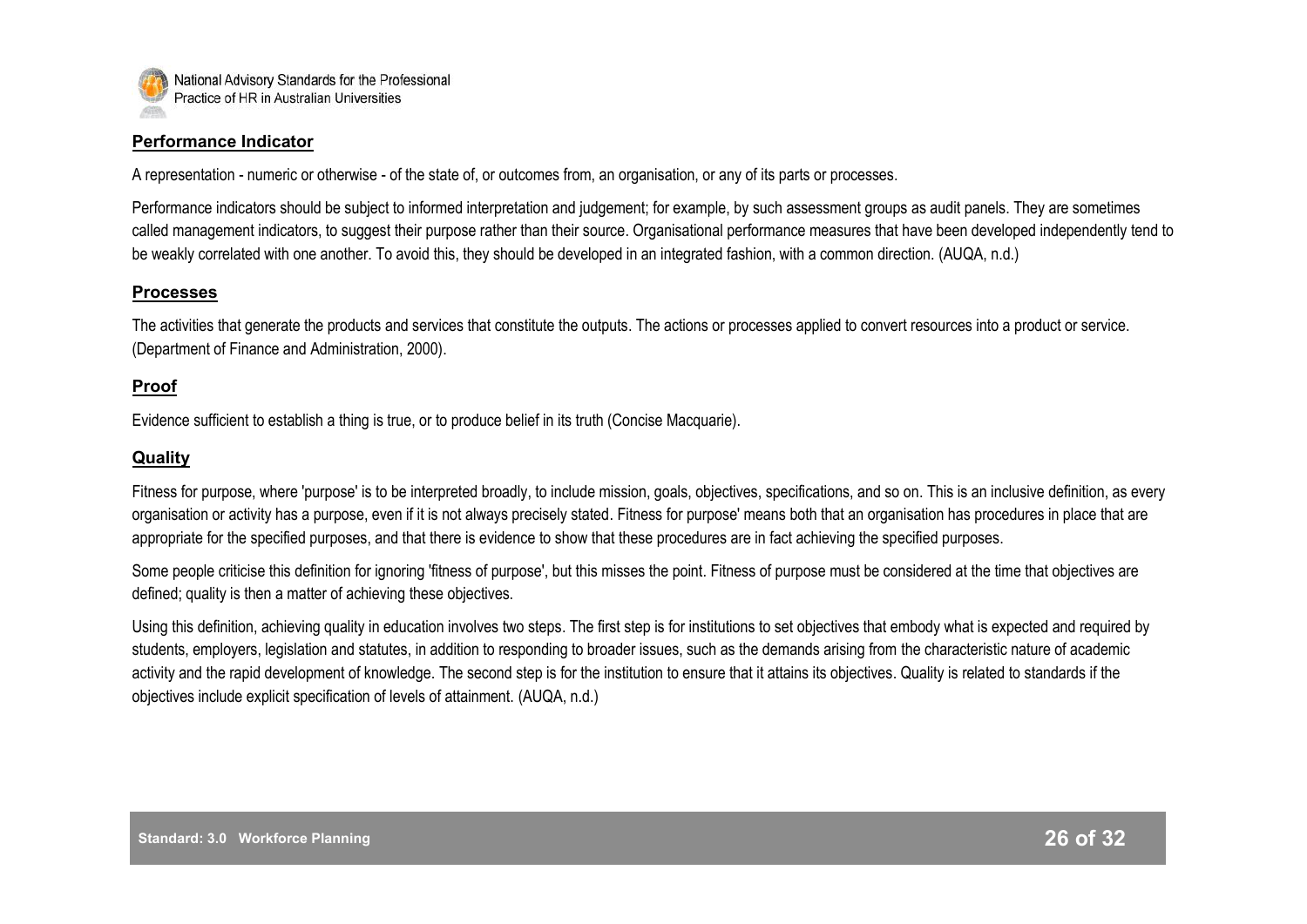

## **Quality Audit**

"Quality audit" is defined as "a systematic and independent examination to determine whether activities and related results comply with planned arrangements and whether these arrangements are implemented effectively and are suitable to achieve objectives' (Standards Australia & Standards New Zealand Joint Technical Committee QR/7 1994). This definition has been adopted by AUQA as the foundation of its approach to audit (AUQA, n.d.).

A "quality audit" must be distinguished from an "audit" conducted by a qualified auditor operating under a professional audit framework and within the Australian Auditing Standards.

## **Review**

An institution (or any part thereof) may be reviewed for any purpose, and the term 'review' can embrace a checking mechanism, whether it be assessment, audit or accreditation, internal or external, and so on. Care must be taken when using the term to differentiate the activity from a professional audit (AUQA, n.d.).

#### **Risk**

*Risk* is the likelihood that some peril may actually occur to produce a loss, that is, risk is the degree to which an organization is exposed to the loss of its resources.

A risk is defined by the Australia/New Zealand Standard for Risk Management (*AS/NZS 4360:2004*) as

*"…the possibility of something happening that impacts on organisational objectives. It is the chance to either make a gain or a loss. It is measured in terms of likelihood and consequence."*

Risk is anything that threatens or limits the ability of a project to achieve its goal, objectives, or the production of project deliverables.

#### **Risk Management**

The Australian / New Zealand Risk Management Standard, AS/NZS 4360: defines risk management as: "*the culture, processes and structures that are directed towards the effective management of potential opportunities and adverse effects*".

Risk management is a process of thinking systematically about all possible undesirable outcomes before they happen and setting up procedures that will avoid them, minimise or cope with their impact.

Risk management involves establishing an appropriate risk management infrastructure and culture, and applying logical and systematic risk management processes to all stages in the life cycle of any activity, function or operation that includes risk. By minimising losses and maximising gains, risk management enables the University to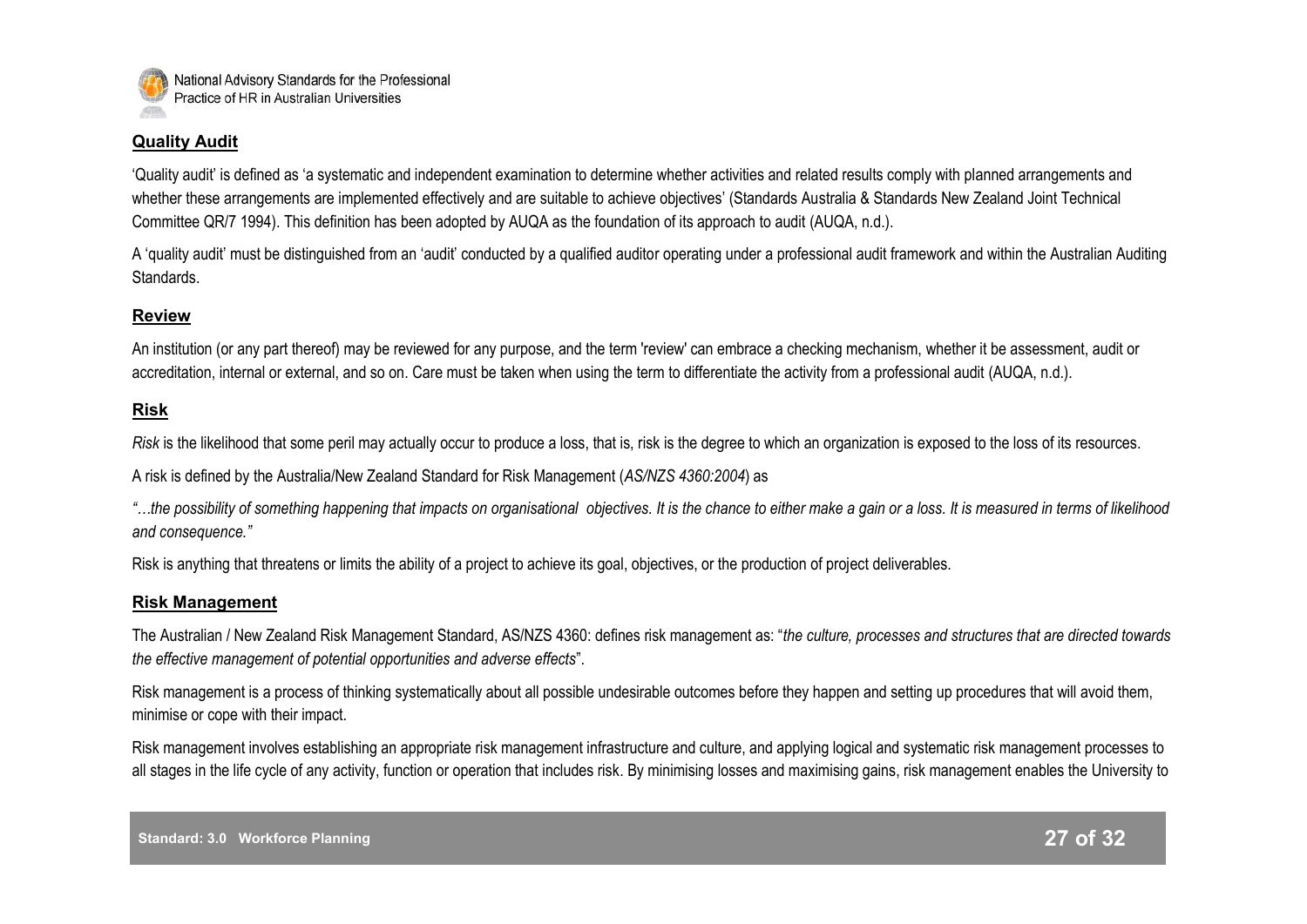

best meet its organisational objectives.

## **Self-audit**

An oxymoron; the correct term is self-assessment (or self-review or self-evaluation). Audit, by its very nature, cannot be 'self', as it lacks independence.

## **Self-review**

Self-review can be an ongoing process that is built into all activities in a sense of continuous improvement; it might be an ongoing process that leads to a report to the governing body for confirmation or redirection; it might be a long event that leads to major change; it might be a brief event that provides a snapshot for comparison with an earlier snapshot; and so on. (AUQA Audit Manual, Version 3.0, section 2.4.2). May also be called self-evaluation but never self-audit (Andrews, 2007).

## **Standard**

Anything taken by general consent as a basis of comparison; an approved model; a level of quality which is regarded as normal, adequate or acceptable (Concise Macquarie).

A norm or model adopted by general consent as a basis for comparison eg against which to measure individual or organisational achievements or procedures, or as a target to be aimed at (CCH Macquarie Dictionary of Employment and Industrial Relations 1992).

A standard is an agreed specification or other criterion used as a rule, guideline, or definition of a level of performance or achievement. One function of standards is to measure the criteria by which quality may be judged. Although standards are necessary, they are difficult to determine (AUQA, n.d ).

The term 'standard' is also often used to refer to:

- Factors for evaluating performance
- Normative characteristics
- Best practice exemplars.

Quality is related to standards if the objectives include explicit specification of levels of attainment. (AUQA, n.d.)

## **Standards Project for University Human Resources (Aust)**

These standards should reflect what we "would expect to see" at a university human resource function in Australia. (NB: A university or group of universities may also have organisational specific or group HR standards).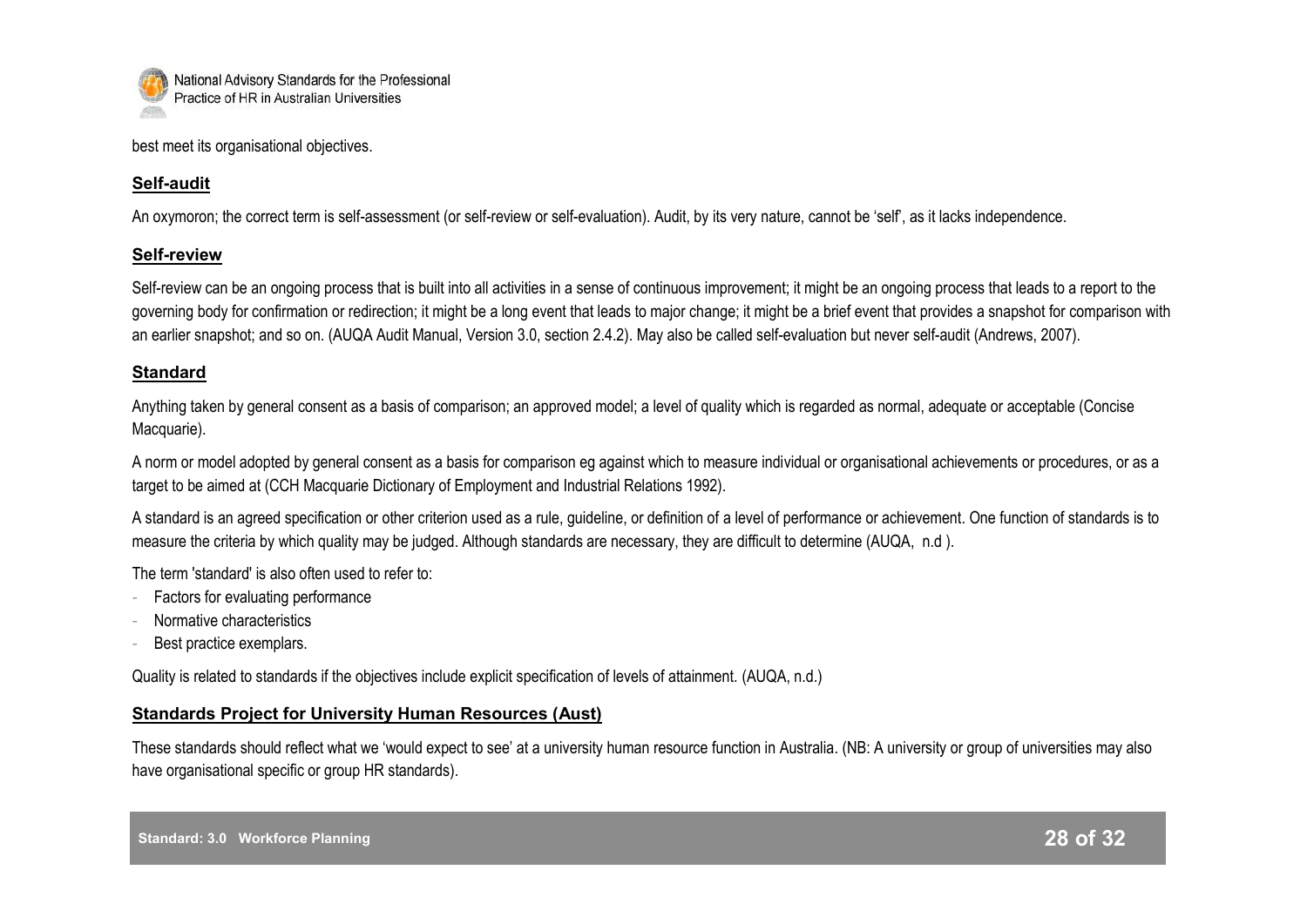

## **Validation**

The independent checking of a process. The term is sometimes used to denote the accreditation of a program (as distinct from a whole institution) (AUQA, n.d ).

## **Value**

Estimated or assigned worth (Concise Macquarie).

## **Value for Money**

Auditors and economists (at least in the public sector) consider an activity to be worthwhile if it gives "value for money". This means that an activity must be *effective, economic and efficient* (the three Es).

#### Note:

- a) Expenditure is *effective* if it achieves its objectives without taking account of cost,
- b) Expenditure is *economic* if it achieves the desired objective at least cost, and
- c) Expenditure is *efficient* if it gives the highest Net Present Value (NPV) when other uses of the funds are considered. (Leibenstein, cited in Craven and McNulty 1994, p.4.)
- d) While equity would normally be considered as a sub-set of the specification of effectiveness it may also be useful to explicitly add equity as a criteria for reference. This changes the value-for-money criteria to *effectiveness, efficiency, economy and equity (the four E's).*

## **Verify**

To prove something to be true by evidence or testimony. (Concise Macquarie)

## **Verification**

The act of verifying. (Concise Macquarie)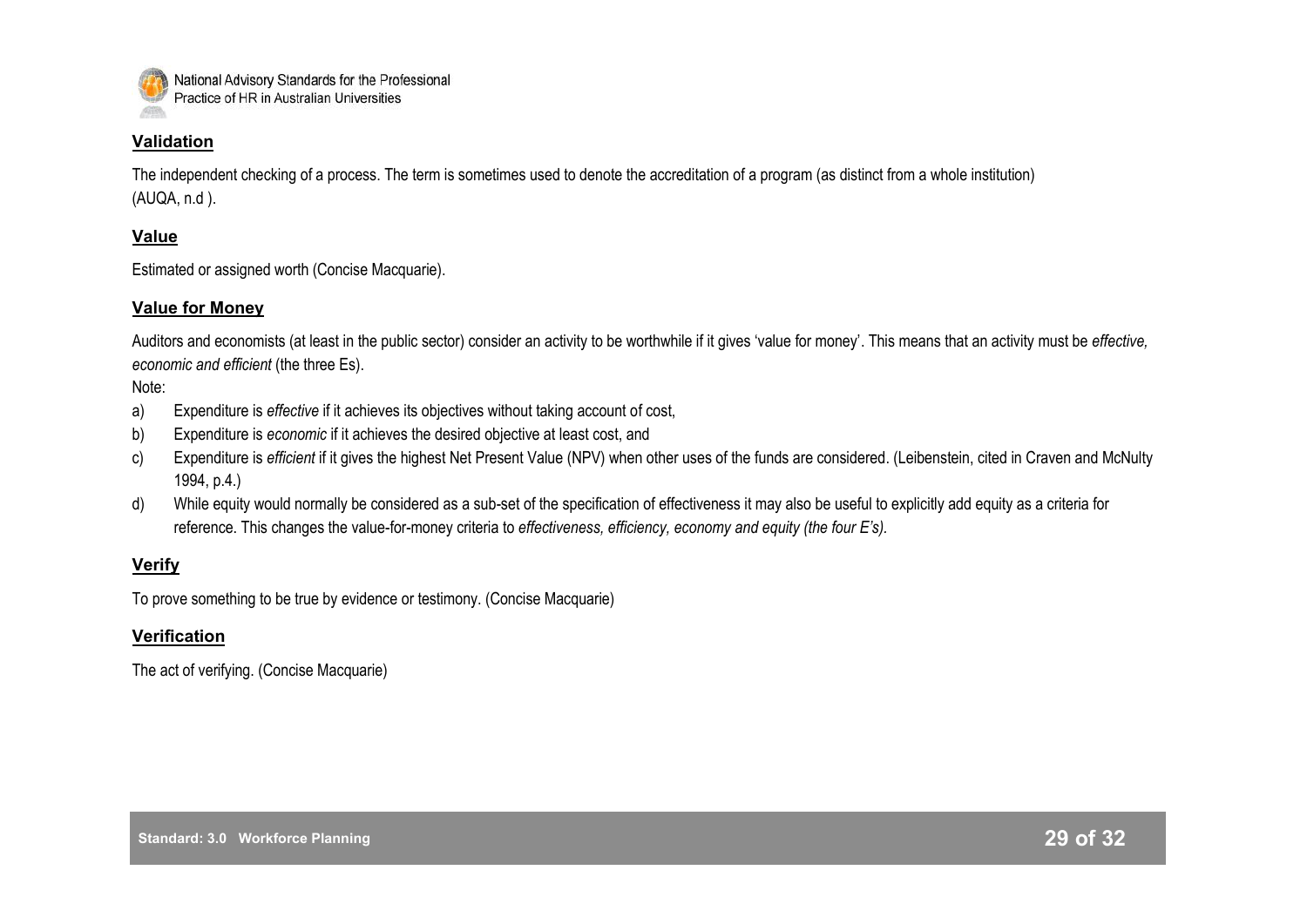## **14 References**

- Andrews, C.J. (2007). *Developing and conducting a human resource management performance audit: case study of an Australian university*. Retrieved 31 Sept 2008 from <http://eprints.usq.edu.au/4297/>
- Arens, A, Best, P, Shailer, G, Fielder, B, & Loebbeche, J. (2002). *Auditing In Australia An Integrated Approach*, 5<sup>th</sup> edn., Frenchs Forest, Australia: Pearson Education.
- Auditor-General of Queensland. (2006). Report to Parliament No. 6 for 2006: Results of Performance Management Systems Audit of Workforce Planning at the Department of Education, Training and the Arts and the Department of Health. Brisbane, Australia: Queensland Audit Office.
- Auditor-General of Queensland. (2007). Report to Parliament No.4 for 2007: *Are departmental output measures relevant, appropriate and a fair representation of performance achievements?* Retrieved January 21, 2008, from http://www.qao.qld.gov.au/downloadables/publications/auditor\_general\_reports/2007%20Report%20No.%204.pdf
- Auditor-General of Victoria. (2004). *Meeting our future Victorian Public Service workforce needs*. Retrieved August 25, 2008 from http://archive.audit.vic.gov.au/reports\_par/VPSworkforce\_report.pdf
- Australian National Audit Office (ANAO) (2005). Audit Report No.55 2004–05 Performance Audit: Workforce planning. Retrieved November 6, 2008 from http://www.anao.gov.au/uploads/documents/2004-05\_Audit\_Report\_55.pdf
- Australian Universities Quality Agency. (AUQA) (n.d.). *AUQA Glossary*. Retrieved March 11, 2008 from http://www.auqa.edu.au/qualityenhancement/glossary/
- British Standards Institution (BSI) (n.d). *What is a standard.* Retrieved 7 May 2009 from http://www.bsi-global.com/en/Standards-and-Publications/Aboutstandards/What-is-a-standard/
- Craven, B.M. & McNulty, M.B. (1994). Management training and development expenditures: Perspectives from auditing, economics and human resource management. *Managerial Auditing Journal,* 9(6), 3-9.
- Department of Finance and Administration. (2000). *The Outcomes and outputs framework guidance document.* Retrieved 21 January, 2008, from http://www.finance.gov.au/financial-framework/financial-management-policy-guidance/docs/OO-guide-2000.pdf
- Dolan, C. (n.d.) *Learning-centred leadership: What the literature is saying?* Retrieved 30 July 2008 from http://www.learningtolearn.sa.edu.au/core\_learning/files/links/LearningCentredLeadership.pdf
- Dolenko, M. (1990). *Auditing Human Resources Management*. Florida, USA: The Institute of Internal Auditors Research Foundation.
- Higher Education Funding Council for England. (HEFCE) (2005). *People management Self-Assessment tool*. Retrieved March 21, 2007, from http://www.hefce.ac.uk/lgm/hr/selfassess/tool.htm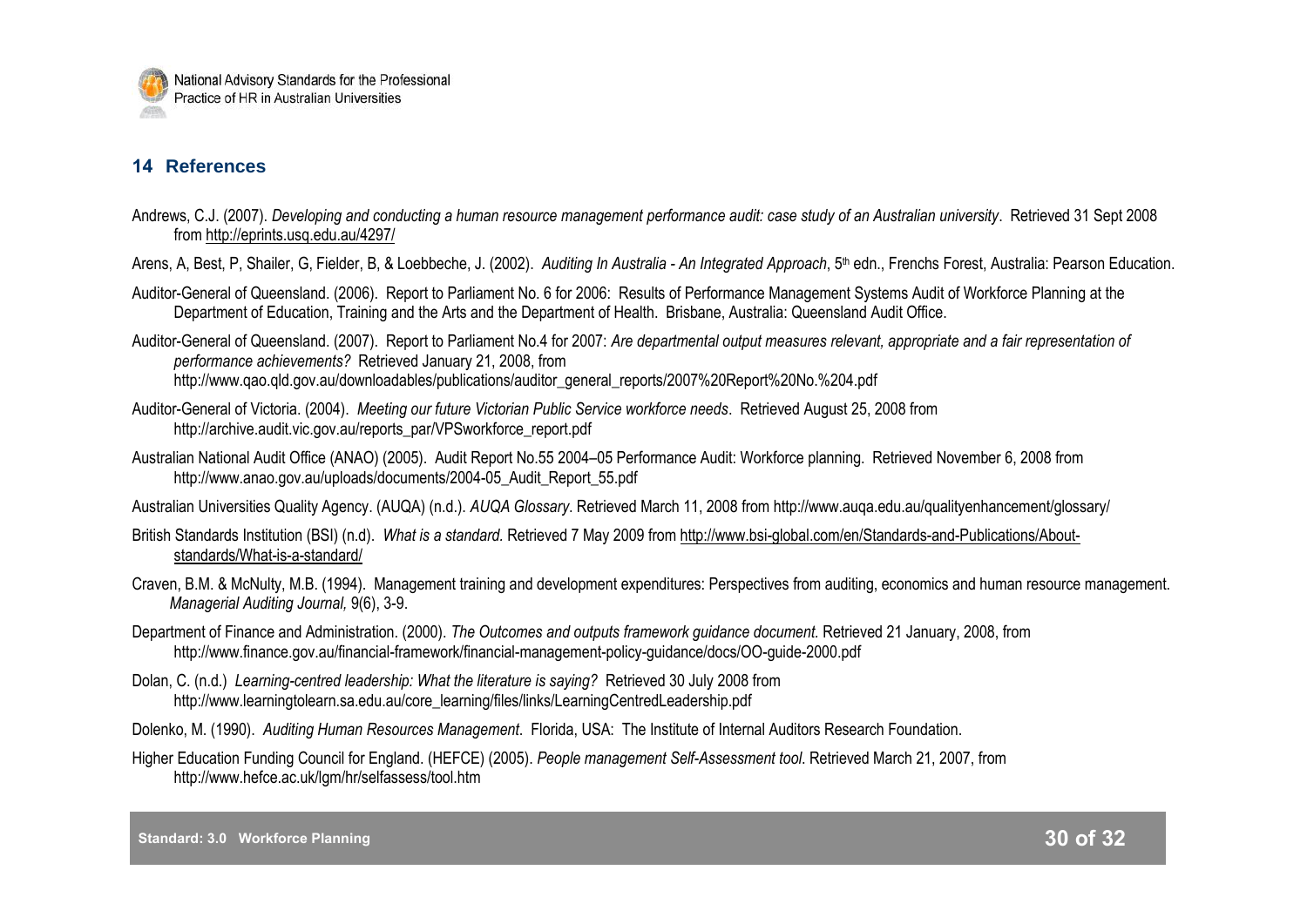

- Local Government Best Value Commission. (n.d.) A *quide to achieving a whole of organisation approach to best value.* Retrieved January 21, 2008, from www.lgpro.com/sigs/Corporate\_Planners\_Network/Articles/BVGfinal.pdf
- Meade, P.H. (1998). *A guide to benchmarking*. Dunedin: University of Otago Press cited on AUQA website, retrieved March 11, 2008, from http://www.auqa.edu.au/qualityenhancement/glossary/index.shtml
- Natural Resources Commission (2005). *Standard for quality natural resource management.* Retrieved 7 May 2009 from http://www.nrc.nsw.gov.au/content/documents/Standard%20for%20quality%20NRM.pdf
- Queensland Government Treasury. (2003). *Managing for Outcomes: Mapping Outputs to Outcomes.* Retrieved January 21, 2008, from http://www.treasury.qld.gov.au/office/knowledge/docs/manage-for-outcomes/mfo-outcomes.pdf
- Sackett, D.L., Rosenberg, W.M.C., Muir Gray, J.A., Haynes, R.B., & Richardson, W.S. (1996). Evidence based medicine: what it is and what it isn't. *BMJ* 312, 71-72.
- Siegel, J.G., & Shim, J.K. (2000). *Dictionary of Accounting Terms*, 3rd edn., New York: Barrons Educational.
- Sitthisak, O., Gilbert, L. and Davis, H. C. (2007) *Towards a competency model for adaptive assessment to support lifelong learning.* Retrieved 30 July 2008 from [http://eprints.ecs.soton.ac.uk/13859/1/Towards\\_a\\_competency\\_model\\_for\\_automatic\\_adaptive\\_assessment\\_to\\_support\\_lifelong\\_learning.pdf](http://eprints.ecs.soton.ac.uk/13859/1/Towards_a_competency_model_for_automatic_adaptive_assessment_to_support_lifelong_learning.pdf)
- Standards Australia (2004). Human Resources Guidelines on emerging good Practice. (HB 185 2004). Sydney, Australia: Standards Australia International.
- Standards Australia (2008). *Standards development – Policies and Procedures.* Retrieved 31 Aug 2008 from http://www.standards.org.au/cat.asp?catid=8
- [State Services Authority \(SSA\) \(2006\). Workforce planning toolkit: A guide for workforce planning in small to medium sized public sector organisations. Retrieved 17](http://)  [March 2009 from http:// www.ssa.vic.gov.au/CA2571410025903D/WebObj/WFPToolkitReport1/\\$File/WFPToolkitReport1.pdf](http://)
- State Services Authority (SSA) (2006b). *Research Paper: Understanding the workforce planning challenges facing the Victorian public sector*. Retrieved 16 March 2009 from [http://www.ssa.vic.gov.au/CA2571410025903D/WebObj/WFPToolkitReport3/\\$File/WFPToolkitReport3.pdf](http://www.ssa.vic.gov.au/CA2571410025903D/WebObj/WFPToolkitReport3/$File/WFPToolkitReport3.pdf)
- State Services Authority (SSA) (2007a). *Future directions for workforce planning: Actions to improve workforce planning outcomes across the Victorian public sector.* Retrieved 16 March 2009 from http://www.ssa.vic.gov.au/CA2571410025903D/WebObj/WFPToolkitReport5/\$File/WFPToolkitReport5.pdf
- State Services Authority (SSA) (2007b). *Future directions for workforce planning: Analysis and discussion.* Retrieved 16 March 2009 from http://www.ssa.vic.gov.au/CA2571410025903D/WebObj/WFPToolkitReport6/\$File/WFPToolkitReport6.pdf
- State Services Authority (SSA) (n.d.). *Workforce Planning Process Model*. Retrieved 17 October 2008 from <http://www.ssa.vic.gov.au/CA2571410025903D/0/F4940B9590B1BE27CA2572EB000ADCEF?OpenDocument>
- The Audit Office of New South Wales. (2000). *Reporting Performance: A guide to preparing performance information for annual reports.* New South Wales: Audit Office.